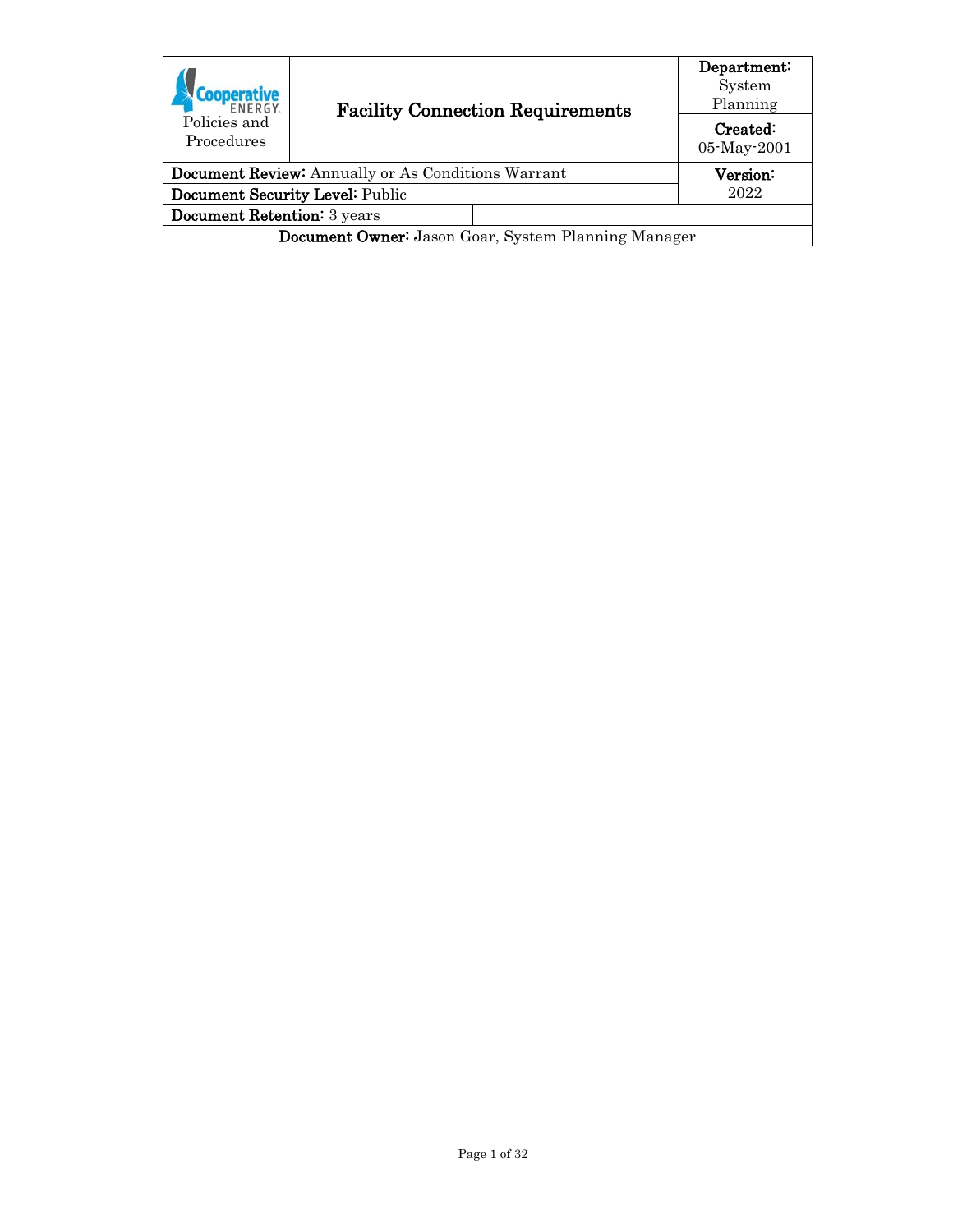| Policies and<br>Procedures                                |  | <b>Facility Connection Requirements</b> | Department:<br>System<br>Planning<br>Created:<br>05-May-2001 |
|-----------------------------------------------------------|--|-----------------------------------------|--------------------------------------------------------------|
| <b>Document Review:</b> Annually or As Conditions Warrant |  |                                         | Version:                                                     |
| Document Security Level: Public                           |  |                                         | 2022                                                         |
| <b>Document Retention: 3 years</b>                        |  |                                         |                                                              |
| Document Owner: Jason Goar, System Planning Manager       |  |                                         |                                                              |

# Approval Record

| SME:          | farm Dow                                                      | 01/31/2022 |
|---------------|---------------------------------------------------------------|------------|
|               | Jason Goar, System Planning Manager                           | Date       |
| Approved By:  | Ron Repsher                                                   | 01/31/2022 |
|               | Ron Repsher, Vice President - Power Supply                    | Date       |
|               | Hang Huten                                                    | 02/01/2022 |
| Approved By:  | Gary Hutson, Senior Vice President/Chief Operating<br>Officer | Date       |
| Concurred By: | Sarah Snow                                                    | 02/01/2022 |
|               | Sarah Snow, Manager - Reliability Compliance                  | Date       |

 $\sim$  18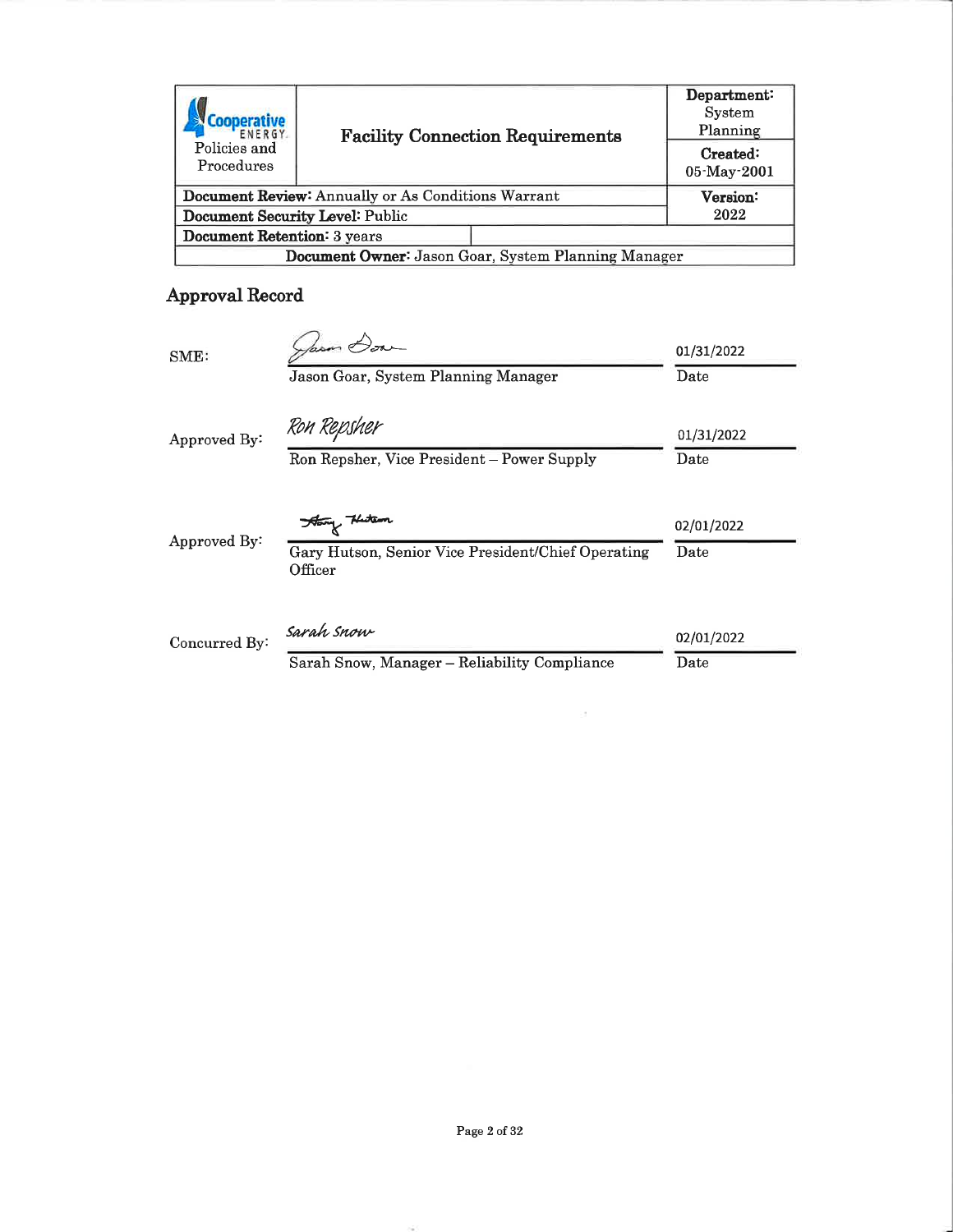| <b>FNFRGY</b>                                             |  | <b>Facility Connection Requirements</b> |                         |
|-----------------------------------------------------------|--|-----------------------------------------|-------------------------|
| Policies and<br>Procedures                                |  |                                         | Created:<br>05-May-2001 |
| <b>Document Review:</b> Annually or As Conditions Warrant |  |                                         | Version:                |
| Document Security Level: Public                           |  |                                         | 2022                    |
| Document Retention: 3 years                               |  |                                         |                         |
| Document Owner: Jason Goar, System Planning Manager       |  |                                         |                         |

# <span id="page-2-0"></span>Revision/Review History

| Version    | Author             | Date           | <b>Description of Change</b>                                                              |
|------------|--------------------|----------------|-------------------------------------------------------------------------------------------|
| 9          | Alan Wilson        | September 2010 | Changed Title                                                                             |
| 10         | Alan Wilson        | September 2011 | Reviewed                                                                                  |
| 2013       | Jason Goar         | December 2012  | Converted to new SMEPA document format<br>Version 2012.                                   |
| $2013 - 1$ | Alan Wilson        | December 2013  | Changed Title of Section N in each<br>classification.                                     |
| 2014       | Jason Goar         | December 2014  | Update                                                                                    |
| 2015       | Jason Goar         | December 2015  | Annual review, added operations/testing criteria<br>for GO                                |
| 2016       | Jason Goar         | December 2016  | Annual review, name change, updated<br>connection requirement & PRC Standard<br>reference |
| 2017       | Jason Goar         | December 2017  | Annual review, added FAC-002 standard<br>reference to table                               |
| 2018       | Jason Goar         | August 2018    | Added primary frequency response requirement<br>for all generators.                       |
| 2018       | Jason Goar         | December 2018  | Annual review                                                                             |
| 2019       | Jason Goar         | December 2019  | Annual review                                                                             |
| 2020       | <b>Bret Hariel</b> | December 2020  | Annual review                                                                             |
| 2022       | Jason Goar         | January 2022   | <b>Consultant Review</b>                                                                  |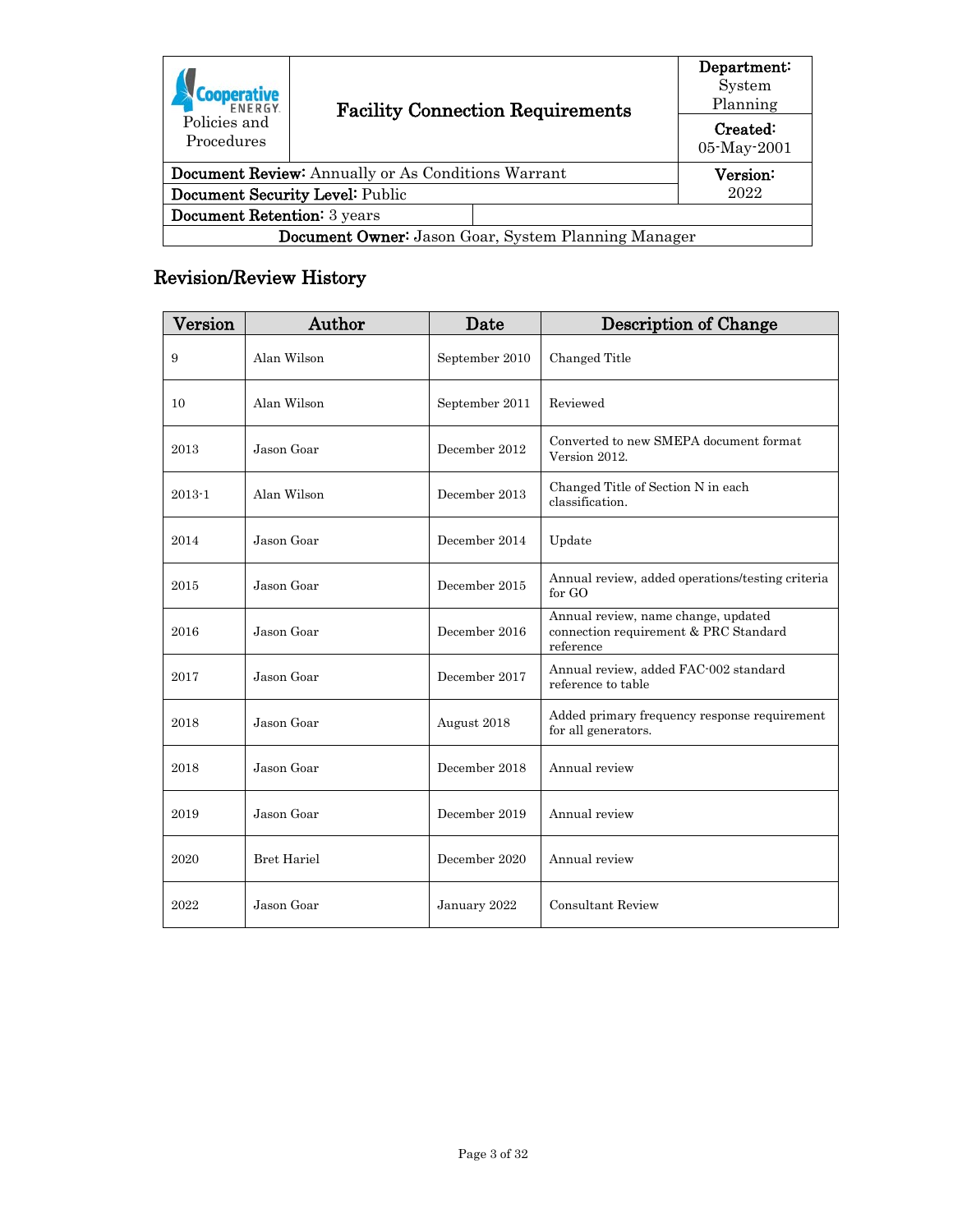| <b>FNFRGY</b>                                             |  | <b>Facility Connection Requirements</b> |                         |
|-----------------------------------------------------------|--|-----------------------------------------|-------------------------|
| Policies and<br>Procedures                                |  |                                         | Created:<br>05-May-2001 |
| <b>Document Review:</b> Annually or As Conditions Warrant |  | $\rm Version$                           |                         |
| Document Security Level: Public                           |  | 2022                                    |                         |
| Document Retention: 3 years                               |  |                                         |                         |
| Document Owner: Jason Goar, System Planning Manager       |  |                                         |                         |

# <span id="page-3-0"></span>NERC Standard Applicability

| <b>NERC</b> Standard | <b>Effective Date</b> | Requirement | Section |
|----------------------|-----------------------|-------------|---------|
| FAC-001              | 01-JANUARY –2019      |             |         |
| FAC-002              | 01-APRIL -2021        |             |         |

Note: The NERC Standards Applicability table is non-exhaustive and may not incorporate all of the NERC Reliability Standards for which this document applies.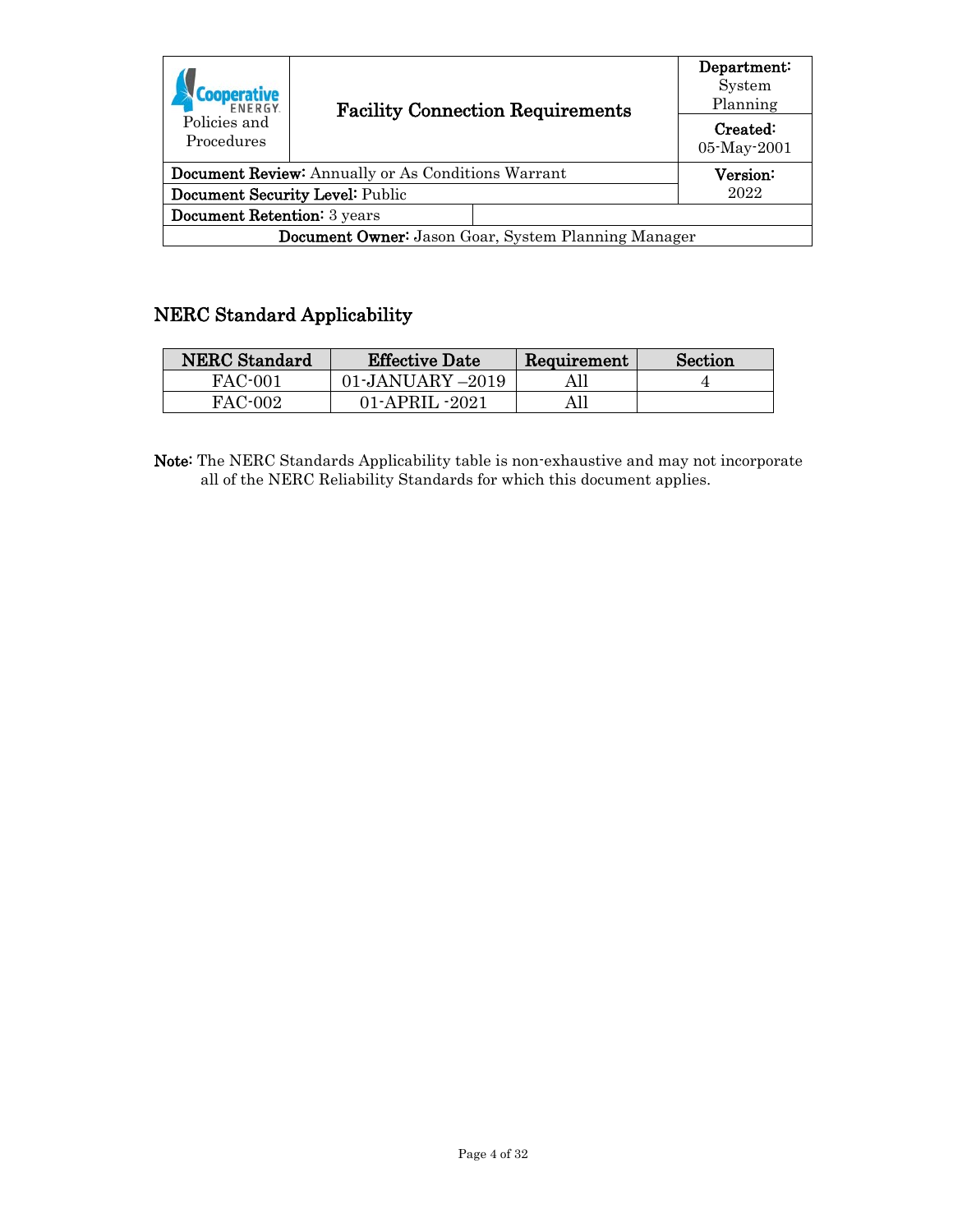| <b>FNFRGY</b>                                              | <b>Facility Connection Requirements</b> | Department:<br>System<br>Planning |  |  |
|------------------------------------------------------------|-----------------------------------------|-----------------------------------|--|--|
| Policies and<br>Procedures                                 |                                         | Created:<br>05-May-2001           |  |  |
| <b>Document Review:</b> Annually or As Conditions Warrant  |                                         | Version:                          |  |  |
| Document Security Level: Public                            |                                         | 2022                              |  |  |
| Document Retention: 3 years                                |                                         |                                   |  |  |
| <b>Document Owner:</b> Jason Goar, System Planning Manager |                                         |                                   |  |  |

# <span id="page-4-0"></span>Table of Contents

| 1.  |
|-----|
| 2.  |
| 3.  |
| 4.  |
| 5.  |
| 4.1 |
| 4.2 |
| 4.3 |
| 4.4 |
| 4.5 |
| 4.6 |
| 4.7 |
| 4.8 |
| 4.9 |
| 6.  |
| 7.  |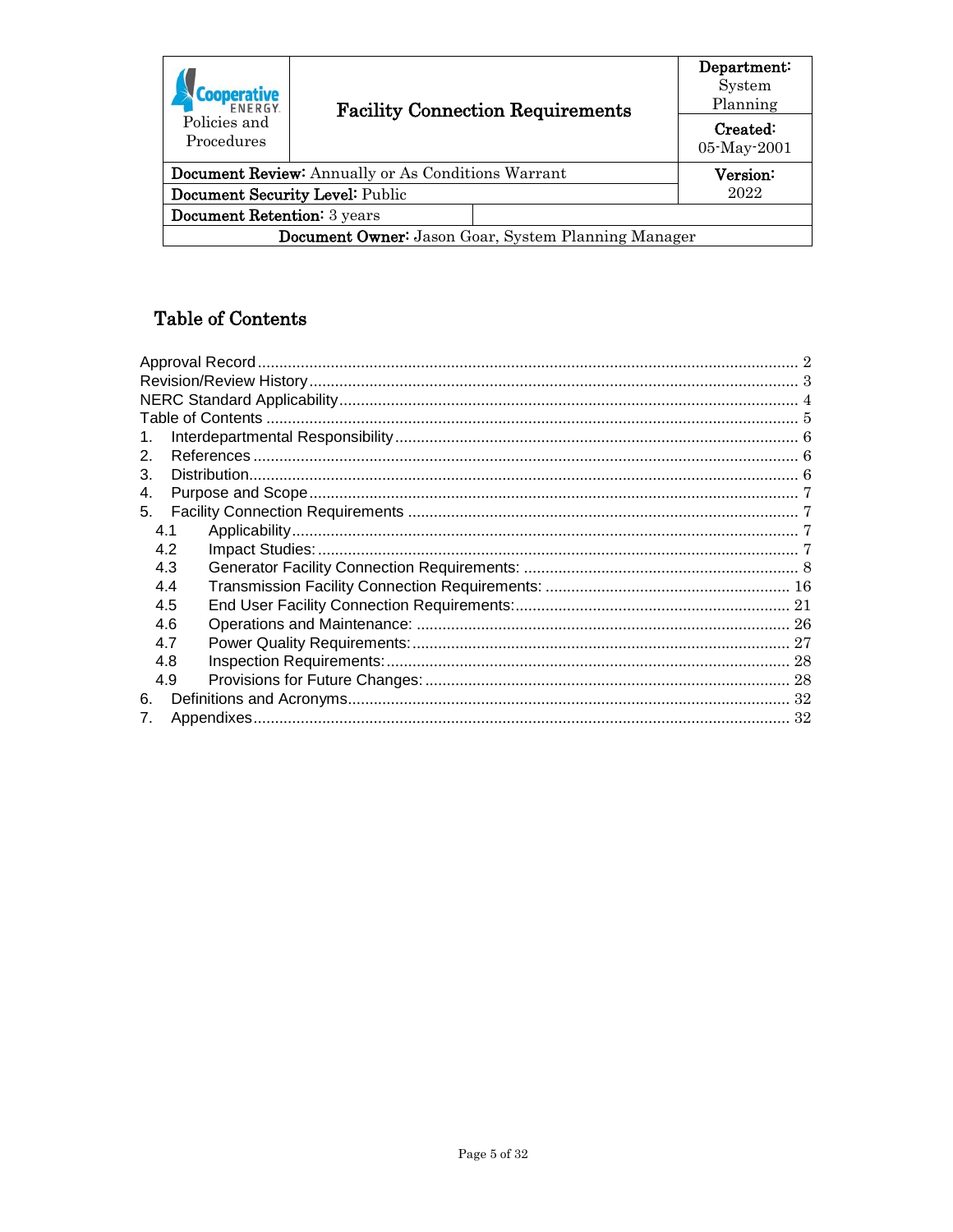| <b>FNFRGY</b>                                             |  | <b>Facility Connection Requirements</b> |                         |
|-----------------------------------------------------------|--|-----------------------------------------|-------------------------|
| Policies and<br>Procedures                                |  |                                         | Created:<br>05-May-2001 |
| <b>Document Review:</b> Annually or As Conditions Warrant |  | Version:                                |                         |
| Document Security Level: Public                           |  |                                         | 2022                    |
| Document Retention: 3 years                               |  |                                         |                         |
| Document Owner: Jason Goar, System Planning Manager       |  |                                         |                         |

# <span id="page-5-0"></span>1. Interdepartmental Responsibility

#### <span id="page-5-1"></span>2. References

- > NERC Reliability Standards [\(www.nerc.com\)](http://www.nerc.com/)
- SERC Reliability Corporation [\(www.serc1.org\)](https://serc1.org/)
- Cooperative Energy Facility Connection Requirements
- IEEE Standards Association [\(www.ieee.org\)](https://standards.ieee.org/)

| <b>Standard</b>    | Year | <b>Description</b>                                                                                                                                                                                                                           |
|--------------------|------|----------------------------------------------------------------------------------------------------------------------------------------------------------------------------------------------------------------------------------------------|
| <b>IEEE C37.04</b> | 2018 | IEEE Standard for Ratings and Requirements for AC High-Voltage Circuit Breakers with<br>Rated Maximum Voltage Above 1000 V                                                                                                                   |
| IEEE C37.30.1      | 2011 | IEEE Standard Requirements for AC High-Voltage Air Switches Rated Above 1000 V                                                                                                                                                               |
| <b>IEEE C62.11</b> | 2020 | IEEE Standard for Metal-Oxide Surge Arresters for AC Power Circuits (>1 kV)                                                                                                                                                                  |
| <b>IEEE 605</b>    | 2008 | <b>IEEE Guide for Bus Design in Air Insulated Substations</b>                                                                                                                                                                                |
| IEEE C57.12.00     | 2015 | IEEE Standard for General Requirements for Liquid-Immersed Distribution, Power, and<br><b>Regulating Transformers</b>                                                                                                                        |
| <b>IEEE C57.13</b> | 2016 | <b>IEEE Standard Requirements for Instrument Transformers</b>                                                                                                                                                                                |
| IEEE C93.3         | 2017 | IEEE Standard Requirements for Power-Line Carrier Line Traps (30 kHz to 500 kHz)                                                                                                                                                             |
| NEMA CC1           | 2018 | Electric Power Connection for Substations                                                                                                                                                                                                    |
| <b>ANSI C119.4</b> | 2016 | Electric Connectors — Connectors for Use between Aluminum-to-Aluminum and<br>Aluminum-to-Copper Conductors Designed for Normal Operation at or Below 93°C and<br>Copper-to-Copper Conductors Designed for Normal Operation at or Below 100°C |
| IEEE 80            | 2013 | IEEE Guide for Safety in AC Substation Grounding                                                                                                                                                                                             |

# <span id="page-5-2"></span>3. Distribution

This document is not confidential and is provided on Cooperative Energy's website for any possible customers and Cooperative Energy personnel that may require the Facility Connection Requirements.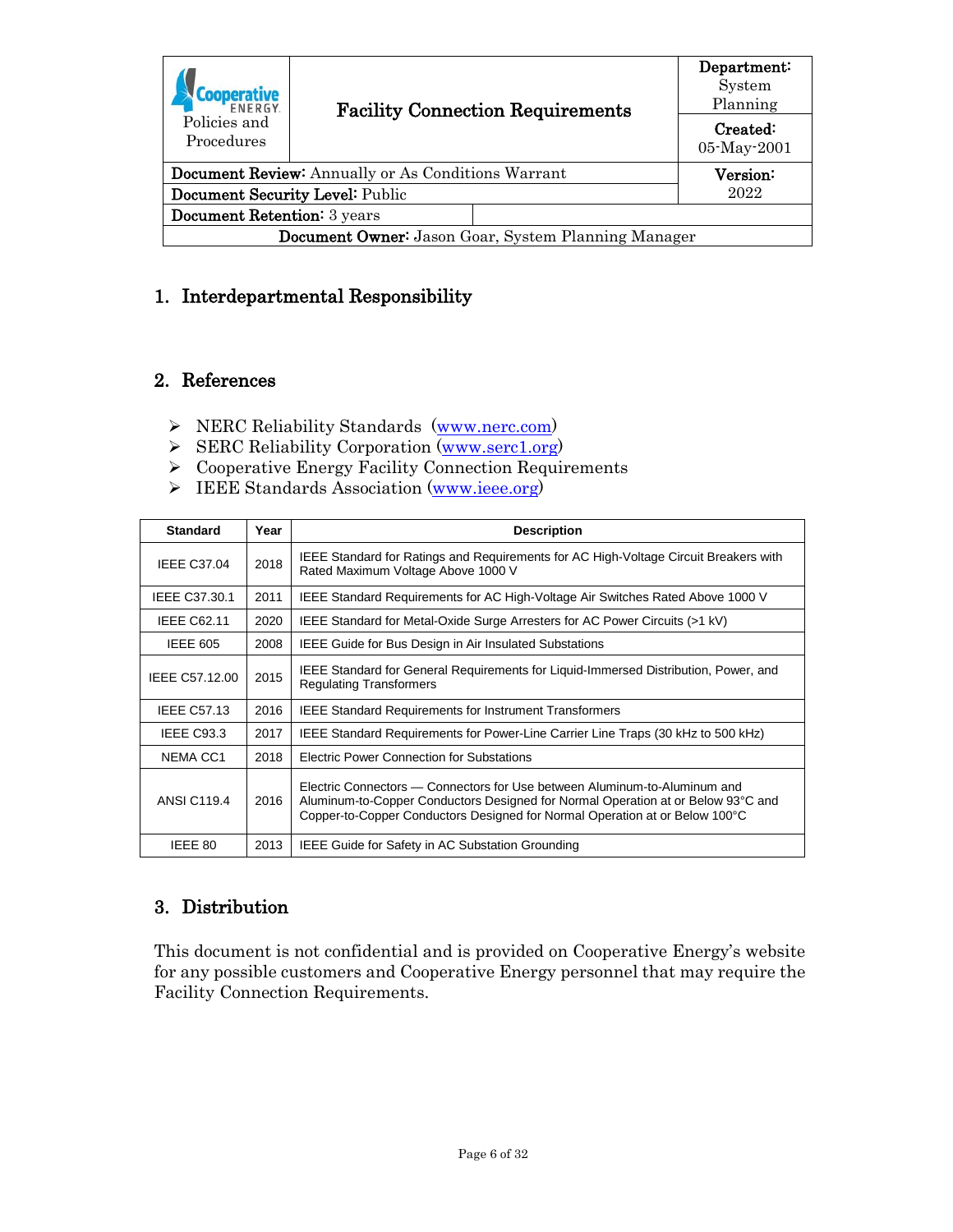<span id="page-6-2"></span>

| <b>FNFRGY</b>                                             |  | <b>Facility Connection Requirements</b> |                         |
|-----------------------------------------------------------|--|-----------------------------------------|-------------------------|
| Policies and<br>Procedures                                |  |                                         | Created:<br>05-May-2001 |
| <b>Document Review:</b> Annually or As Conditions Warrant |  | Version:                                |                         |
| Document Security Level: Public                           |  | 2022                                    |                         |
| <b>Document Retention:</b> 3 years                        |  |                                         |                         |
| Document Owner: Jason Goar, System Planning Manager       |  |                                         |                         |

# <span id="page-6-0"></span>4. Purpose and Scope

The purpose of this document is to define the minimum electrical connection requirements for all entities seeking to interconnect to Cooperative Energy's transmission system.

All entities seeking to connect generation, transmission, or end-use facilities to the Cooperative Energy transmission system shall meet or exceed the requirements specified in this document. The facility connection requirements contained in this document shall be applicable to Cooperative Energy as well as other utilities and entities.

# <span id="page-6-1"></span>5. Facility Connection Requirements

# 5.1 Applicability

All entities seeking to connect generation, transmission, or end-use facilities to the Cooperative Energy transmission system shall meet or exceed the requirements specified in this document. The facility connection requirements contained in this document shall be applicable to both Cooperative Energy and other utilities and entities.

#### <span id="page-6-3"></span>5.2 Impact Studies:

Studies shall be performed to evaluate the reliability impact of all new facilities and their connection to the transmission system. The impact studies that should be considered include but are not limited to: fault duty, stability, grounding, short circuit, power quality, protection coordination, loadflow, and transfer capability. These studies shall be coordinated with Cooperative Energy, MISO (Midcontinent Independent System Operator), and neighboring utilities as soon as feasible, to ensure compliance with the Cooperative Energy System Planning Criteria, Cooperative Energy Facility Connection Requirements, MISO requirements, and the NERC Reliability Standards.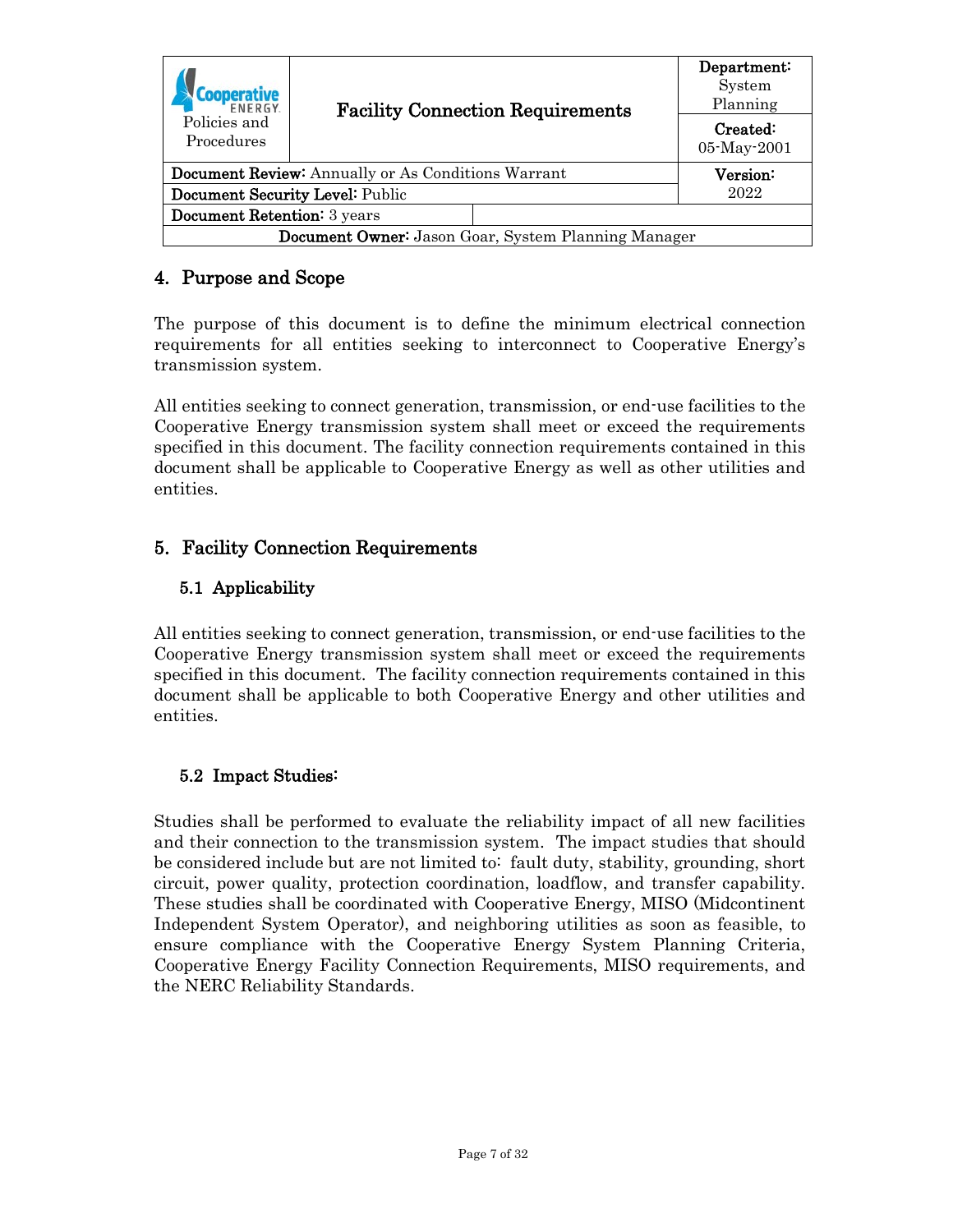| <b>FNFRGY</b>                                              | <b>Facility Connection Requirements</b>                   |      | Department:<br>System<br>Planning |
|------------------------------------------------------------|-----------------------------------------------------------|------|-----------------------------------|
| Policies and<br>Procedures                                 |                                                           |      | Created:<br>05-May-2001           |
|                                                            |                                                           |      |                                   |
|                                                            | <b>Document Review:</b> Annually or As Conditions Warrant |      | Version:                          |
| Document Security Level: Public                            |                                                           | 2022 |                                   |
| <b>Document Retention:</b> 3 years                         |                                                           |      |                                   |
| <b>Document Owner:</b> Jason Goar, System Planning Manager |                                                           |      |                                   |

#### <span id="page-7-0"></span>5.3 Generator Facility Connection Requirements:

The generation facility connection arrangement required, at a minimum, for BES and preferred for non-BES is a ring bus configuration with circuit breaker elements equal to the number of transmission lines and generator units terminating on the bus. Additionally, each generator terminating on the transmission system bus must have a three-phase, group-operated remotely controlled disconnect switch for isolating the generator system from the transmission system. The generator stepup (GSU) transformer fault isolation shall include at a minimum a circuit breaker on the high voltage side. When GSU transformers are connected to a transmission system ring bus with circuit breakers, the additional high voltage circuit breakers may be omitted. The GSU transformer high voltage (HV) winding must be solidly grounded and must provide a source for ground fault currents. Additional requirements for generation facility connections are as follows:

- a. Supervisory control and data acquisition The GENERATION PROVIDER shall provide and install a Remote Terminal Unit (RTU) that meets Cooperative Energy specifications. Cooperative Energy will provide specifications for an RTU. The GENERATION PROVIDER shall furnish and install the RTU. The GENERATION PROVIDER load and equipment status information will be telemetered to the Cooperative Energy System Operations Center (SOC). Typical data requirements could include the following: status of interrupting devices, MW and MVAR flow, and voltage at the interconnection point.
- b. Telemetering and metering The requirements listed in this section apply to all newly interconnecting facilities. The existing facilities will also have to adhere to these requirements upon any modification, addition, or upgrade to facilities necessary to connect to Cooperative Energy's system. The customer shall furnish, own, and maintain meters, meter panels, and associated wiring and connections. Ownership of meters for billing purposes and maintenance requirements will be addressed in the Operating Agreement. Metering equipment accuracy shall be better than 1%. The GENERATION PROVIDER shall provide and install telemetering equipment capable of reliably providing real time (2 second scan) data to the Cooperative Energy SOC via the RTU. The GENERATION PROVIDER shall provide and install metering (to include meter, CTs, & PTs) capable of accurately measuring all generation quantities, including station service requirements. Typical metering data requirements could include the following: kW, kWh, kVAR (leading and lagging), kVARh, and voltage. The meters should have the capability to meter instantaneous bi-directional real (kW) and reactive (kVAr) power and energy.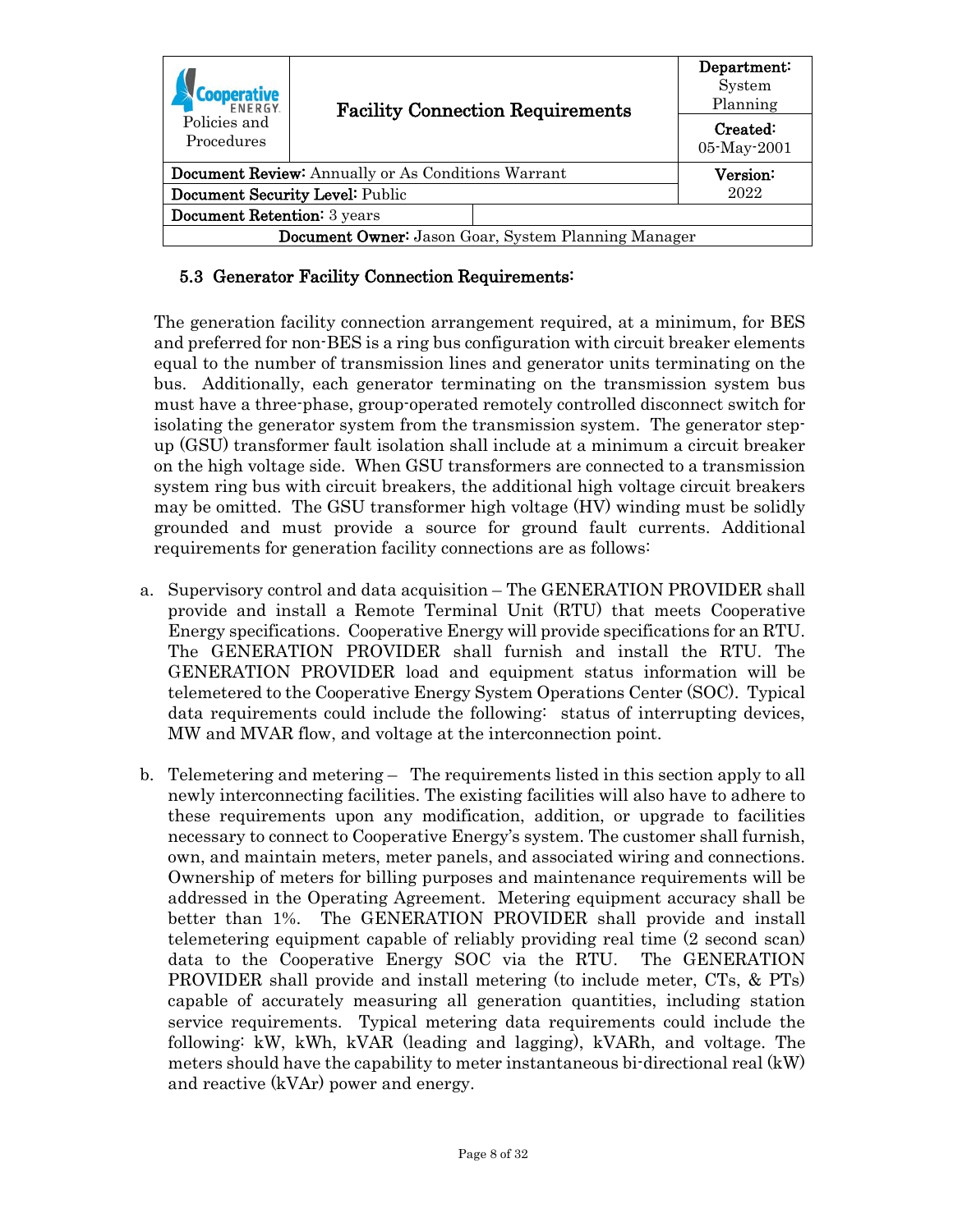|                                                            | <b>Facility Connection Requirements</b><br>Policies and<br>Procedures |               | Department:<br>System<br>Planning |
|------------------------------------------------------------|-----------------------------------------------------------------------|---------------|-----------------------------------|
|                                                            |                                                                       |               | Created:<br>05-May-2001           |
| <b>Document Review:</b> Annually or As Conditions Warrant  |                                                                       | $\rm Version$ |                                   |
| Document Security Level: Public                            |                                                                       | 2022          |                                   |
| <b>Document Retention:</b> 3 years                         |                                                                       |               |                                   |
| <b>Document Owner:</b> Jason Goar, System Planning Manager |                                                                       |               |                                   |

For all the transmission interconnections, the power exchange between the interconnecting facility and Cooperative Energy shall be metered at the point of interconnection. Cooperative Energy reserves the right to specify the type and manufacturer for all metering equipment including the instrument transformers. The GENERATION PROVIDER shall be responsible for any cost related to the changes and/or upgrades to Cooperative Energy specified metering equipment required to meet the metering standards.

- c. Communications during normal and emergency conditions The GENERATION PROVIDER shall establish a point of contact with the Cooperative Energy SOC. This contact person shall have the authority and capability to operate the facility according to the instructions of the Cooperative Energy SOC. The GENERATION PROVIDER must obtain required approval from the Cooperative Energy SOC prior to starting generation and connecting to the transmission system. For voice communications during normal and emergency conditions, the GENERATION PROVIDER shall provide, as a minimum, telephone communications located in the GENERATION PROVIDER's control room accessible by personnel directly responsible for operating the generating unit(s). The GENERATION PROVIDER shall provide a back-up means of communications between the GENERATION PROVIDER's control room and Cooperative Energy's SOC. This may consist of one or more of the following: radio, cellular phone, satellite phone, or an attended phone with which the GENERATION PROVIDER's control room has communication by means of plant intercom, radio or other means. Applicable phone numbers shall be shared between the GENERATION PROVIDER and Cooperative Energy's SOC.
- d. Voltage and power factor control The generation facility shall match or contribute to the performance of the transmission system. The generation facility may be required to supply or receive reactive power, depending on the status of the transmission system as directed by the Cooperative Energy SOC. The voltage at the point of connection shall be regulated to maintain 95 to 105 percent of the nominal bus voltage during normal operating conditions and 90 to 105 percent of nominal bus voltage during outage conditions. The generation facility electrical system design (e.g., transformers, tap settings, motors and other loads, generator/exciter, voltage regulator) should not restrict any mode of project operation within these possible voltage ranges. Voltage regulator load compensation may be required to control voltage at a point beyond the generator terminals. Voltage regulator droop compensation may be required for generators whose terminals are directly connected (i.e., cross-compound, hydro). Voltage regulator power system stabilizer may be required to ensure generator stability. The impact on adjacent areas' voltage and/or reactive compensation devices must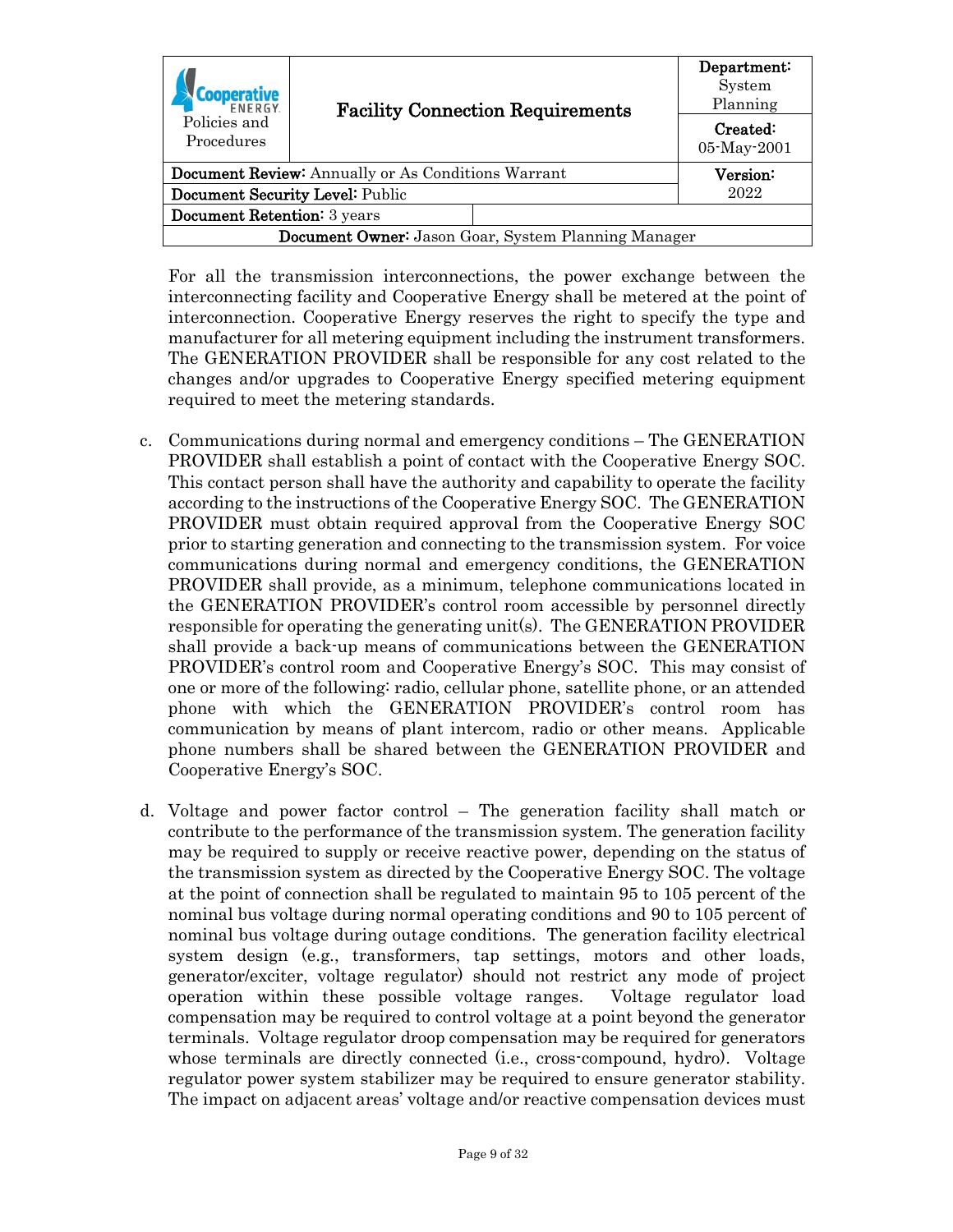| <b>FNFRGY</b>                                       |                                                           | <b>Facility Connection Requirements</b> |                         |
|-----------------------------------------------------|-----------------------------------------------------------|-----------------------------------------|-------------------------|
| Policies and<br>Procedures                          |                                                           |                                         | Created:<br>05-May-2001 |
|                                                     |                                                           |                                         |                         |
|                                                     | <b>Document Review:</b> Annually or As Conditions Warrant |                                         | Version:                |
| Document Security Level: Public                     |                                                           | 2022                                    |                         |
| <b>Document Retention:</b> 3 years                  |                                                           |                                         |                         |
| Document Owner: Jason Goar, System Planning Manager |                                                           |                                         |                         |

be considered. As a guideline to power factor operation, the GENERATION PROVIDER's power factor, as measured at the point of interconnection, should be at a minimum within a power factor bandwidth of 0.95 leading/lagging or must comply with limits stated in the Operating Agreement. The generation facility must be capable of continuous non-interrupted operation during normal and emergency system conditions. All reasonable measures should be taken to avoid tripping of the facility under low or high voltage.

The generator facility should meet the transient low and high voltage ride through capability criteria as per the NERC Standard PRC-024-2 – Attachment 2[1](#page-9-0). Any supplemental changes to the criteria shall also be applicable in the future.

- e. Equipment Ratings Electrical equipment provided by GENERATION PROVIDER shall meet the following industry standards: Circuit Breakers, IEEE C37.04; Air Switches, IEEE C37.30.1; Surge Arresters, IEEE C62.11; Bus, IEEE 605; Power Transformers, IEEE C57.12.00; Current Transformers, IEEE C57.13; Wave Traps, IEEE C93.3; Connectors, NEMA CC1 and ANSI C119.4. Cooperative Energy reserves the right to review the facility design and specifications and to refuse to energize any facility that does not meet these standards. Cooperative Energy will specify, provide, install and maintain all necessary new or additional facilities necessary to the Cooperative Energy transmission system. The GENERATION PROVIDER shall be responsible for the cost of these facilities.
- f. Reactive power requirements The generation facility electrical system design (e.g., transformer rating/taps/impedance, cooling systems, generator/exciter rating) should not limit the continuous reactive capability. The GENERATION PROVIDER will be required to adjust the GSU tap settings as necessary to meet reactive support requirements. Commissioning tests on each unit shall include all tests necessary to meet the requirements of NERC Reliability Standards and guidelines for generator testing. Depending on the reactive capability of the generation facility, additional reactive power requirements may be required.
- g. Short circuit conditions All facilities must meet or exceed the fault duty capability necessary to meet short circuit requirements as determined through short circuit analyses. The GENERATION PROVIDER is responsible to pay for all changes required on Cooperative Energy facilities due to increased fault currents.

<span id="page-9-0"></span> <sup>1</sup> PRC-024-2 - Generator Frequency and Voltage Protective Relay Settings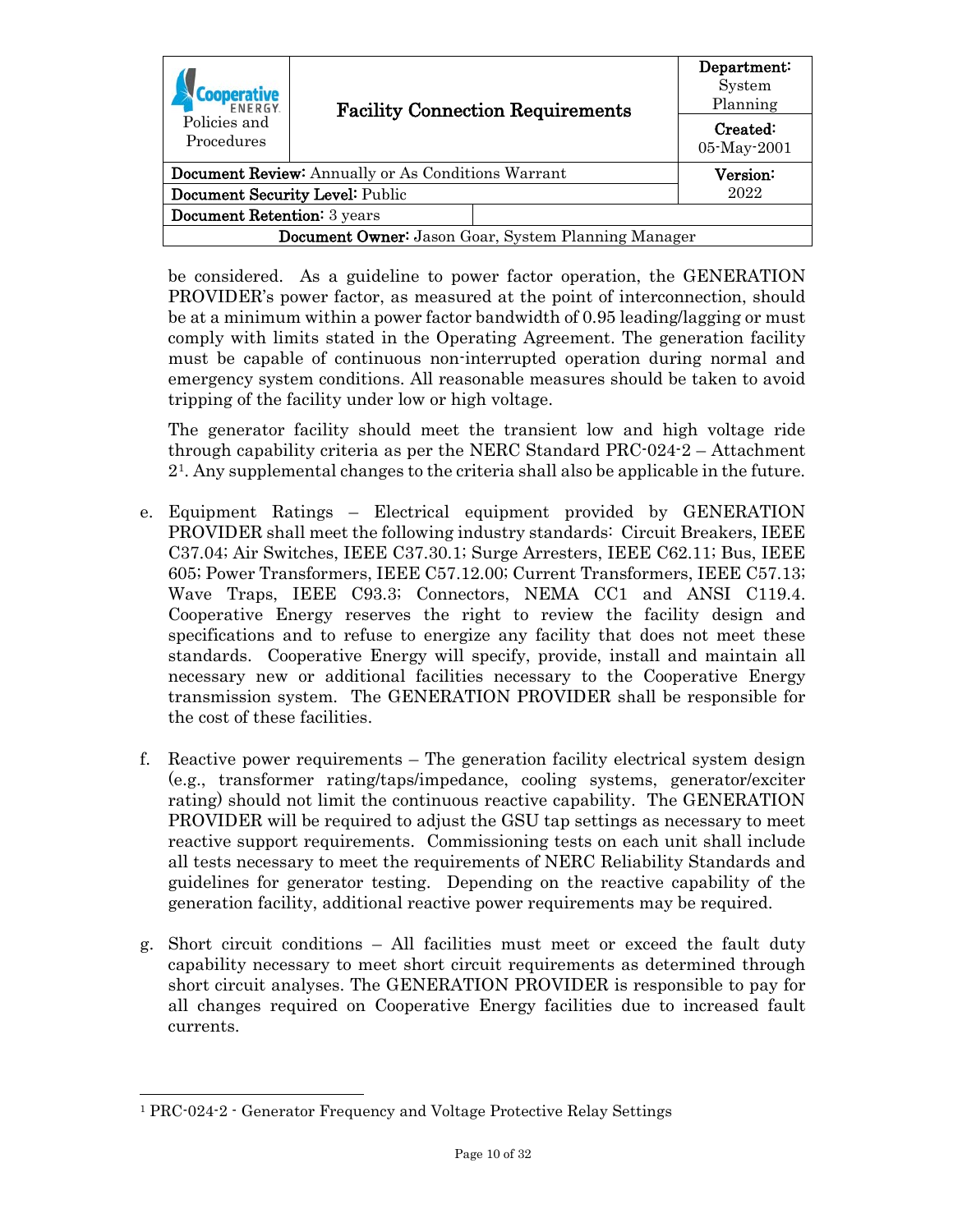| ENERGY                                                    |  | <b>Facility Connection Requirements</b>                    |      |
|-----------------------------------------------------------|--|------------------------------------------------------------|------|
| Policies and<br>Procedures                                |  |                                                            |      |
| <b>Document Review:</b> Annually or As Conditions Warrant |  | $\rm Version$ :                                            |      |
| Document Security Level: Public                           |  |                                                            | 2022 |
| Document Retention: 3 years                               |  |                                                            |      |
|                                                           |  | <b>Document Owner:</b> Jason Goar, System Planning Manager |      |

- h. System protection and other controls The GENERATION PROVIDER shall, at its expense, install, maintain and operate system protection necessary to protect the general public, personnel and equipment. The system protection must provide functions consistent with normal utility practice for transmission connected generation. The system protection installed must consider the following: (1) prevention/minimization of equipment damage, (2) minimization of equipment outage time, (3) minimization of system outage area, (4) minimization of system voltage disturbances, and (5) maintenance of protective system coverage for abnormal conditions. For each generation interconnection request, Cooperative Energy will initiate a stability study to determine minimum acceptable clearing times. The GENERATION PROVIDER shall be responsible for the design, specification and installation of "islanding" protection equipment, if required. Generator connections to the Cooperative Energy transmission system shall be designed such that faults in the generator, generator step-up (GSU) transformer, circuit breakers, bus, or bus connections and mis-operation of any generator protective relaying will not cause interruption of transmission service. The GENERATION PROVIDER is responsible for providing protective devices that will protect its generating equipment against faults and disturbances on Cooperative Energy's and its own system. System protection must have active voltage and frequency relaying and operate in accordance with all applicable NERC PRC standards. Generating facilities, both synchronous and nonsynchronous, shall also install, maintain, and operate equipment necessary for providing primary frequency response. Underfrequency relay protection applied on a turbine-generator must coordinate with underfrequency relays applied on the Transmission and Distribution (T&D) system. The turbine-generator relays must be set to allow all T&D underfrequency relays to operate first. Typical T&D underfrequency relays are set at 59.5, 59.2, 58.8, and 58.5 Hz with a 0.5 second time delay. Transfer trip (or other communication assisted) relaying may be required in certain instances, such as generators connected through a tapped transmission line (e.g., islanding), and other relays may be required as transmission conditions and operating guidelines warrant. All protective relays must be coordinated with Cooperative Energy's protective relays including stability consideration and must be calibrated at least every five years. The GENERATION PROVIDER must provide a test report to Cooperative Energy documenting the current settings as well as the "as found" and "as left" test results.
- i. Power System Stabilizers Power oscillations on the transmission grid are becoming a critical problem for the transmission system in the SERC Region. A Power System Stabilizer (PSS) is an electronic feedback control that is a part of the excitation system control for generating units. The PSS acts to modulate the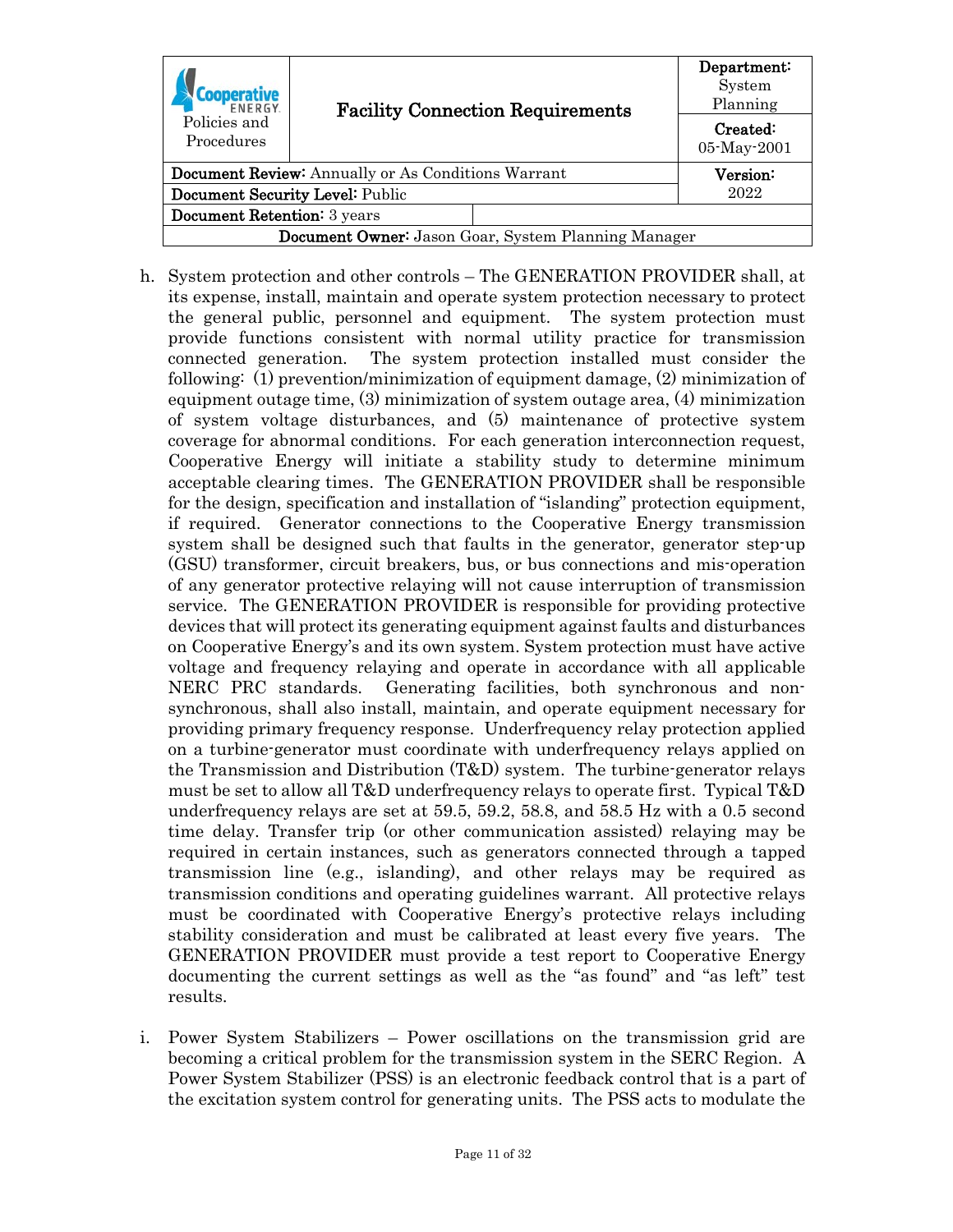| <b>FNFRGY</b>                                              |  | <b>Facility Connection Requirements</b> |                         |
|------------------------------------------------------------|--|-----------------------------------------|-------------------------|
| Policies and<br>Procedures                                 |  |                                         | Created:<br>05-May-2001 |
| <b>Document Review:</b> Annually or As Conditions Warrant  |  | $\rm Version$                           |                         |
| Document Security Level: Public                            |  | 2022                                    |                         |
| <b>Document Retention:</b> 3 years                         |  |                                         |                         |
| <b>Document Owner:</b> Jason Goar, System Planning Manager |  |                                         |                         |

generator field voltage to dampen power system oscillations. FERC Order 2003 states that "The Interconnection Customer shall procure, install, maintain and operate Power System Stabilizers in accordance with the guidelines and procedures established by the Applicable Reliability Council. Transmission Provider reserves the right to reasonably establish minimum acceptable settings for any installed Power System Stabilizers, subject to the design and operating limitations of the Large Generating Facility. If the Large Generating Facility's Power System Stabilizers are removed from service or not capable of automatic operation, the Interconnection Customer shall immediately notify the Transmission Provider's system provider, or its designated representative."

In order to insure the integrity and reliability of the transmission system, the SERC Region recommends that a PSS be procured, installed, tuned, and activated on all new resources interconnecting with the transmission system. If in-service generators receive excitation system or voltage regulator replacements, then a stabilizer is recommended to be procured and installed. If Cooperative Energy determines the need, or if the generator already had an in-service stabilizer before the excitation system or voltage regulator replacement, these retrofitted stabilizers will be tuned and activated. If the need for a stabilizer is identified by Cooperative Energy for an existing unit, the GENERATION PROVIDER may be requested to then procure, install, tune and activate a stabilizer.

The GENERATION PROVIDER is responsible for the procurement, tuning and testing of the exciter and stabilizer controls for optimum performance and for providing a stabilizer model and data consistent with the requirements of Cooperative Energy.

The stabilizer is expected to be an accelerating power delta-P-omega  $(\Delta P\omega)$  type. Other types which are functionally equivalent to the delta-P-omega type may be accepted on a case-by-case basis. Special studies and field tests are required to tune a PSS and to establish its settings. These studies and field tests will be the responsibility of the GENERATION PROVIDER prior to commercial operation. It is anticipated that most of the time, the generator equipment vendor can be retained to perform the studies and tests. Cooperative Energy shall perform other relevant studies and shall coordinate with the GENERATION PROVIDER and the equipment vendor (or consultant) to establish reliable settings for the PSS. SERC recommends that for new generators the PSS tuning test documentation on generator model (which shall include the PSS dynamic model and final settings) and this data shall be provided prior to commercial operation. For the retrofit of a PSS to an existing unit, the documentation shall be provided when the testing of the PSS is complete. If future system conditions change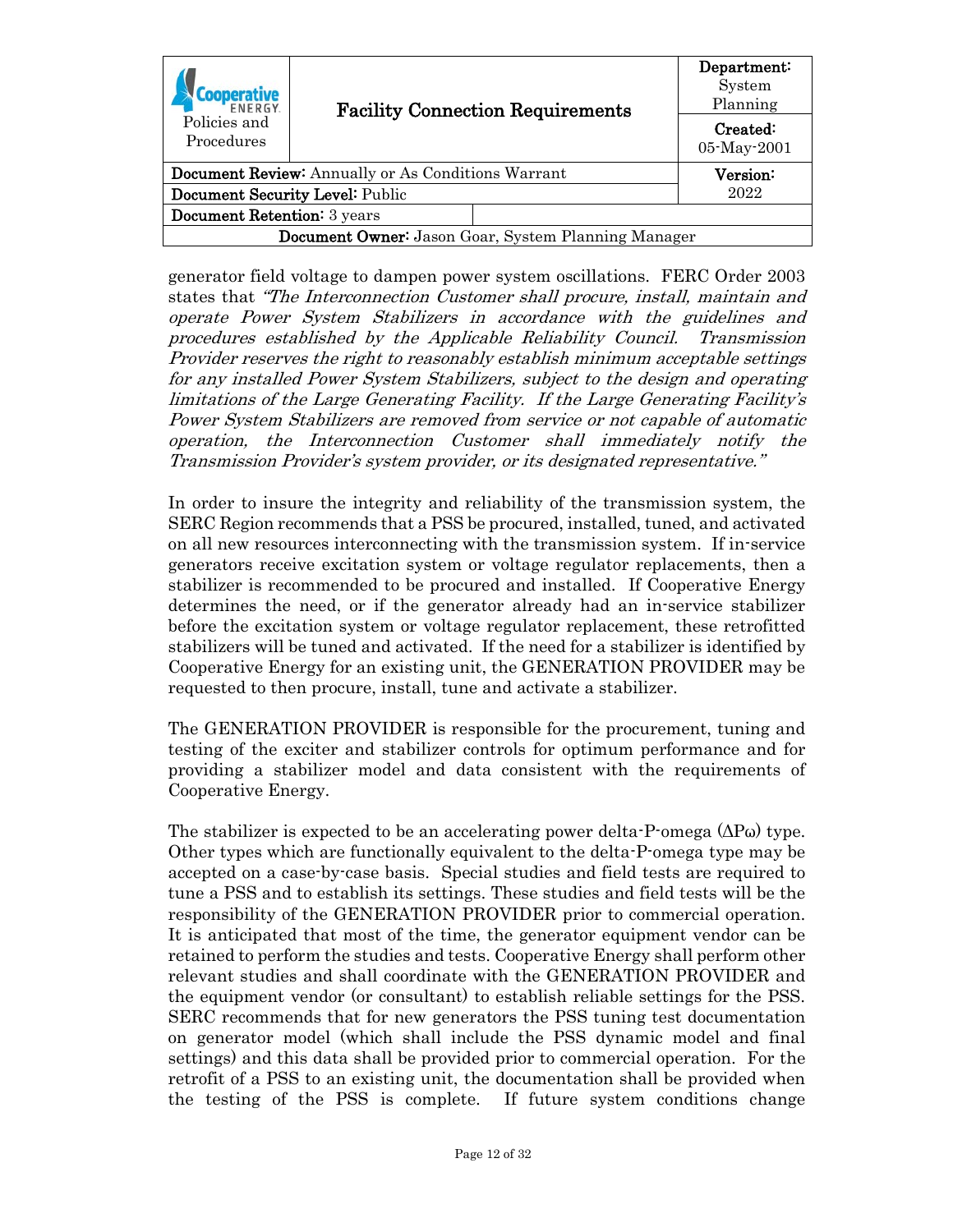| <b>FNFRGY</b>                                              | <b>Facility Connection Requirements</b> |          | Department:<br>System<br>Planning |
|------------------------------------------------------------|-----------------------------------------|----------|-----------------------------------|
| Policies and<br>Procedures                                 |                                         |          | Created:                          |
|                                                            |                                         |          | 05-May-2001                       |
| <b>Document Review:</b> Annually or As Conditions Warrant  |                                         | Version: |                                   |
| Document Security Level: Public                            |                                         |          | 2022                              |
| <b>Document Retention:</b> 3 years                         |                                         |          |                                   |
| <b>Document Owner:</b> Jason Goar, System Planning Manager |                                         |          |                                   |

significantly, Cooperative Energy may require the GENERATION PROVIDER to reset the PSS parameters to more appropriate settings to preserve the overall reliability of the grid.

Cooperative Energy may provide criteria to allow the power system stabilizer to be taken out of service. The PSS shall be taken out of service for scheduled maintenance only following consultation between the GENERATION PROVIDER and Cooperative Energy and with the agreement of Cooperative Energy. The GENERATION PROVIDER shall be required to take the PSS out of service if Cooperative Energy identifies transmission system operating conditions during which the operation of the PSS adversely affects the stability of the transmission system or its connected generators. If a power system stabilizer is removed from service or is not capable of automatic operation, the GENERATION PROVIDER shall immediately notify Cooperative Energy. Operating limits may apply in such cases based on system needs identified by Cooperative Energy.

If system studies or field experience do not show need for a PSS, for generators rated less than or equal to 50 MVA or for generators connected at distribution voltage levels, a PSS may not be needed.

- j. Generation control Design of the generation control system must consider the following: (1) load following capability, (2) AGC, and (3) coordination of generation control system settings with Cooperative Energy. Cooperative Energy shall retain the right, but not the obligation, to immediately sever or disconnect with the generation facility if, in the sole judgment of the Cooperative Energy SOC personnel, such action is necessary to protect its facilities, system, customers, employees, or the general public, and shall not be liable for any damage which may result from disconnection.
- k. Maintenance coordination The owner of the generator facility is responsible for all maintenance requirements except those specified in the Operations and Maintenance section of this report. All maintenance projects that have any effect on the Cooperative Energy transmission system shall be coordinated in advance with the Cooperative Energy SOC. All maintenance notifications should specify both the time and duration of the maintenance outage. Planned outages should take into account unit commitment obligations, replacement power and/or contractual obligations. The Operating Agreement will specify required maintenance intervals and support documentation.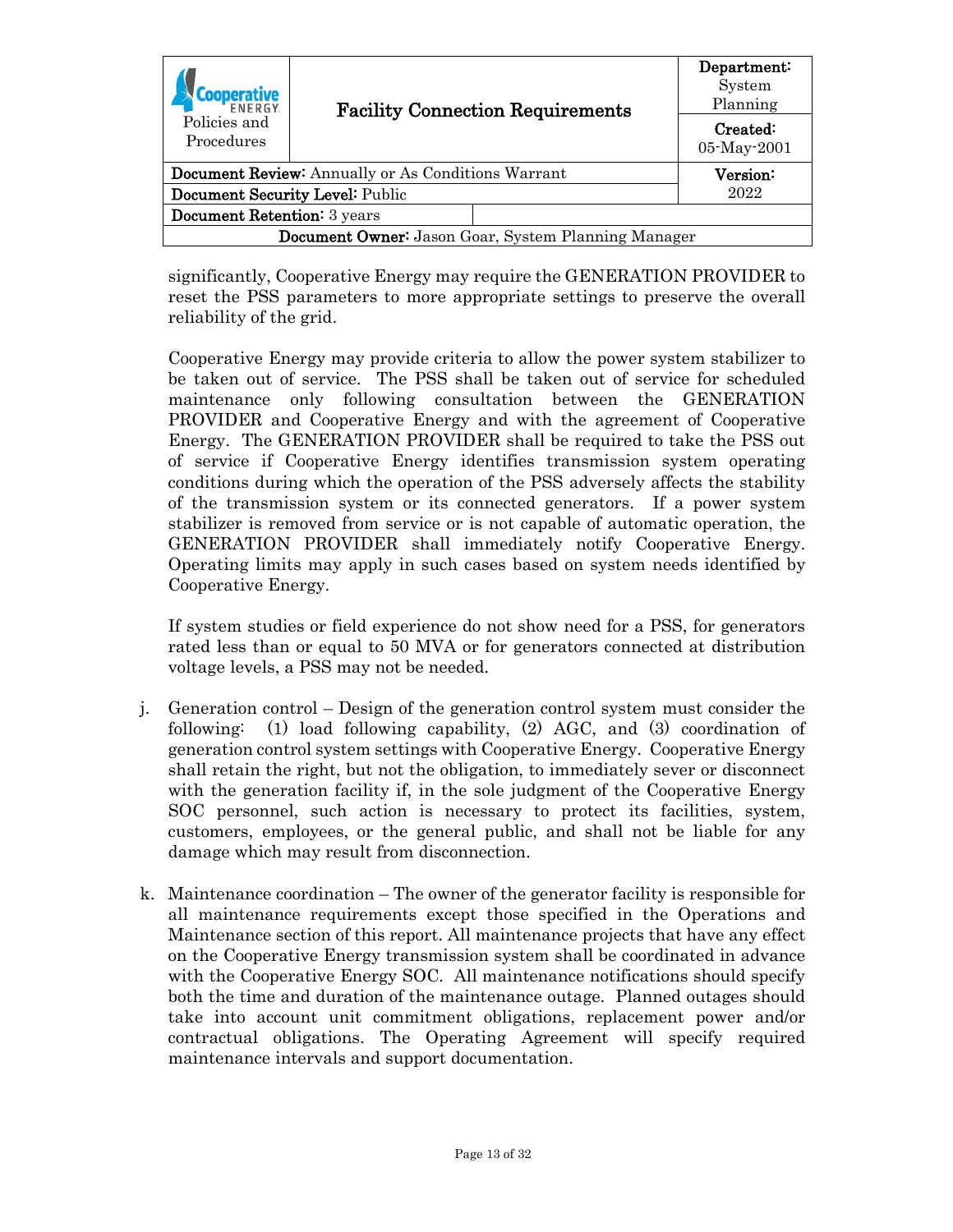| <b>FNFRGY</b>                                              |                                 | <b>Facility Connection Requirements</b> | Department:<br>System<br>Planning |
|------------------------------------------------------------|---------------------------------|-----------------------------------------|-----------------------------------|
| Policies and<br>Procedures                                 |                                 |                                         |                                   |
| <b>Document Review:</b> Annually or As Conditions Warrant  |                                 | Version:                                |                                   |
|                                                            | Document Security Level: Public |                                         | 2022                              |
| <b>Document Retention:</b> 3 years                         |                                 |                                         |                                   |
| <b>Document Owner:</b> Jason Goar, System Planning Manager |                                 |                                         |                                   |

- l. Synchronization facilities The GENERATION PROVIDER will be responsible for synchronizing its facility to Cooperative Energy's electric system. Generator voltage regulation is required to be in service whenever the generator is synchronized to the system. The facility shall not be synchronized unless authorized by the Cooperative Energy SOC.
- m. System grounding The GENERATION PROVIDER must provide a GSU transformer to isolate the zero sequence circuit of the generator from the zero sequence of the transmission system. The GSU transformer's winding configuration will be specified by Cooperative Energy. Cooperative Energy may require a current limiting reactor in the GSU and/or generator neutral. If required, the GENERATION PROVIDER will be responsible for the design, specification and installation of these neutral reactors. Interconnection substation grounding must follow guidelines in IEEE Standard 80. Analysis of the proposed grid resistance is required by methods described in IEEE Standard 80. Ground potential rise, step, and touch potentials must be consistent with any adjacent Cooperative Energy facility. Resistance measurement of the installed ground grid prior to energization is required. At least annually, the GENERATION PROVIDER must manually inspect above ground connections. If the GENERATION PROVIDER facility is adjacent to a Cooperative Energy facility, the ground grid of the GENERATION PROVIDER must connect to the existing Cooperative Energy ground grid as approved by Cooperative Energy. Typically, interconnecting grids approximately every forty feet (40') is sufficient provided ground rods are also installed along the interconnected grid.

In summary, "a safe grounding design has two objectives: (1) to provide means to carry electric currents into the earth under normal and fault conditions without exceeding any operating and equipment limits or adversely affecting continuity of service [and] (2) to assure that a person in the vicinity of grounded facilities is not exposed to the danger of critical electric shock …" [IEEE STD 80-2013].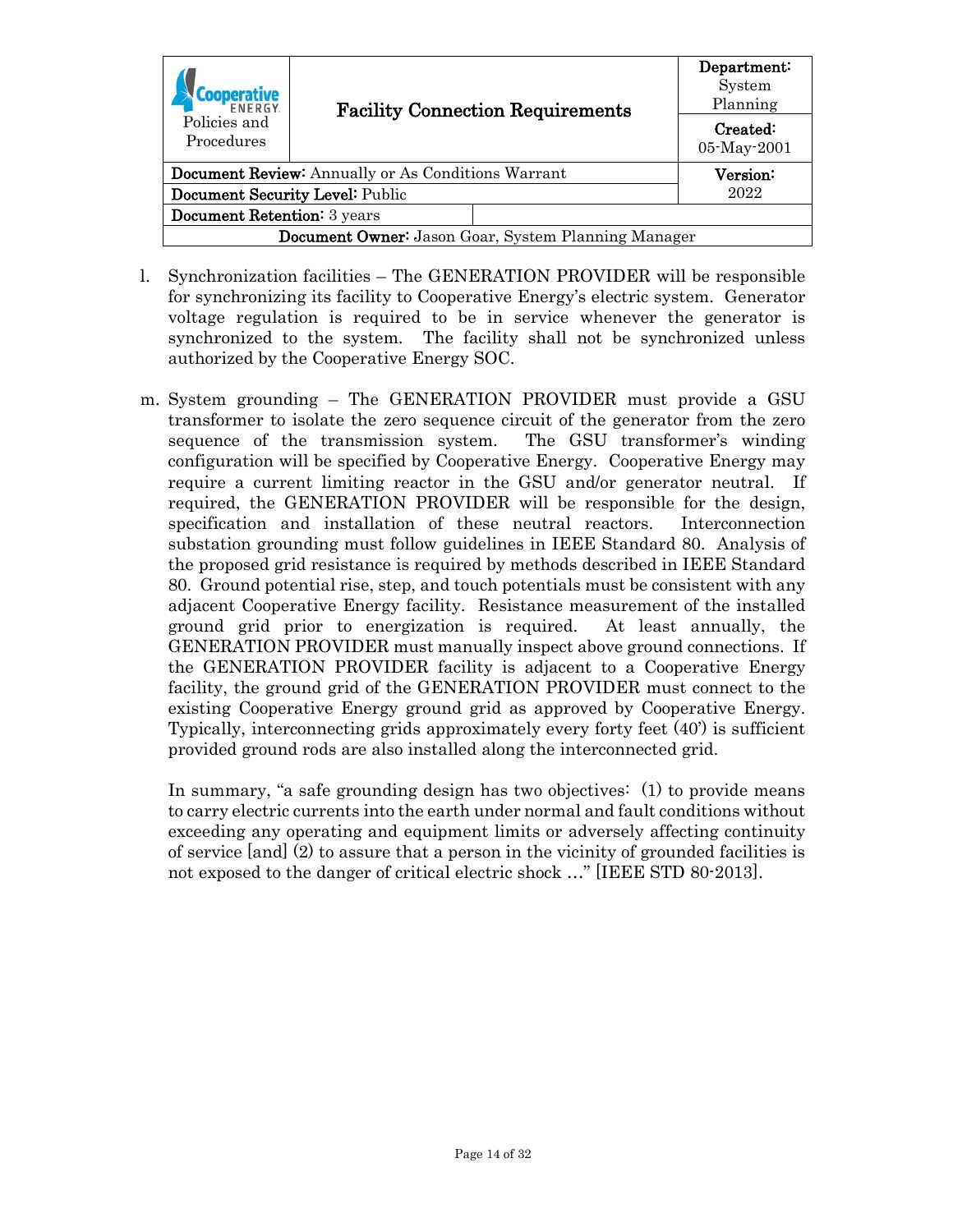| ENERGY                             | <b>Facility Connection Requirements</b>                    |                         |
|------------------------------------|------------------------------------------------------------|-------------------------|
| Policies and<br>Procedures         |                                                            | Created:<br>05-May-2001 |
|                                    | <b>Document Review:</b> Annually or As Conditions Warrant  | Version:                |
|                                    |                                                            |                         |
|                                    | Document Security Level: Public                            | 2022                    |
| <b>Document Retention:</b> 3 years |                                                            |                         |
|                                    | <b>Document Owner:</b> Jason Goar, System Planning Manager |                         |

Surge arrestors and insulators shall have the ratings as shown in the following table: (other ratings require approval by Cooperative Energy)

| Nominal                      | Insulation |           |           |
|------------------------------|------------|-----------|-----------|
| Line-                        |            |           |           |
| $\mathop{\rm Line}\nolimits$ | Voltage    | Apparatus | Surge     |
| $S$ ystem                    | Class for  | Insulator | Arrester  |
| Voltage                      | Equipment  | Ratings   | Ratings   |
| (kV)                         | (kV BIL)   | (kV BIL)  | (kV MCOV) |
| 12.47                        | 110        | 110       | 7.65      |
| 13.2                         | 110        | 110       | 8.4       |
| 13.8                         | 110        | 110       | 8.4       |
| 23                           | 150        | 150       | 15.3      |
| 69                           | 350        | 350       | 48        |
| 115                          | 450        | 550       | 76        |
| 161                          | 650        | 750       | 106       |
| 230                          | 750        | 900       | 140       |

- n. Responsibilities during emergency conditions The GENERATION PROVIDER shall communicate with and shall cooperate with Cooperative Energy SOC personnel in such a manner to support Cooperative Energy's recovery efforts during emergency conditions. This may include, but may not be limited to: switching operations, var support, changes in generation output, increases or decreases of the GENERATION PROVIDER's internal plant load, tripping of generating unit(s) or starting of generating unit(s).
- o. Power Quality Impacts The voltage at the point of connection shall be regulated between 95 and 105 percent of the nominal bus voltage during normal operating conditions and between 90 and 105 percent of the nominal bus voltage during single contingency outage conditions. The frequency of the power system shall be 60 Hz nominal and shall be maintained within the limits of 59.8 and 60.2 Hz under normal steady-state operation.
- p. Operations and Testing The GENERATOR PROVIDER shall at minimum
	- Perform generator real and reactive capability verification testing as requested by the Balancing Authority (BA) or Transmission Operator (TOP)
	- Notify the BA or TOP of changes in capabilities and characteristics of the generator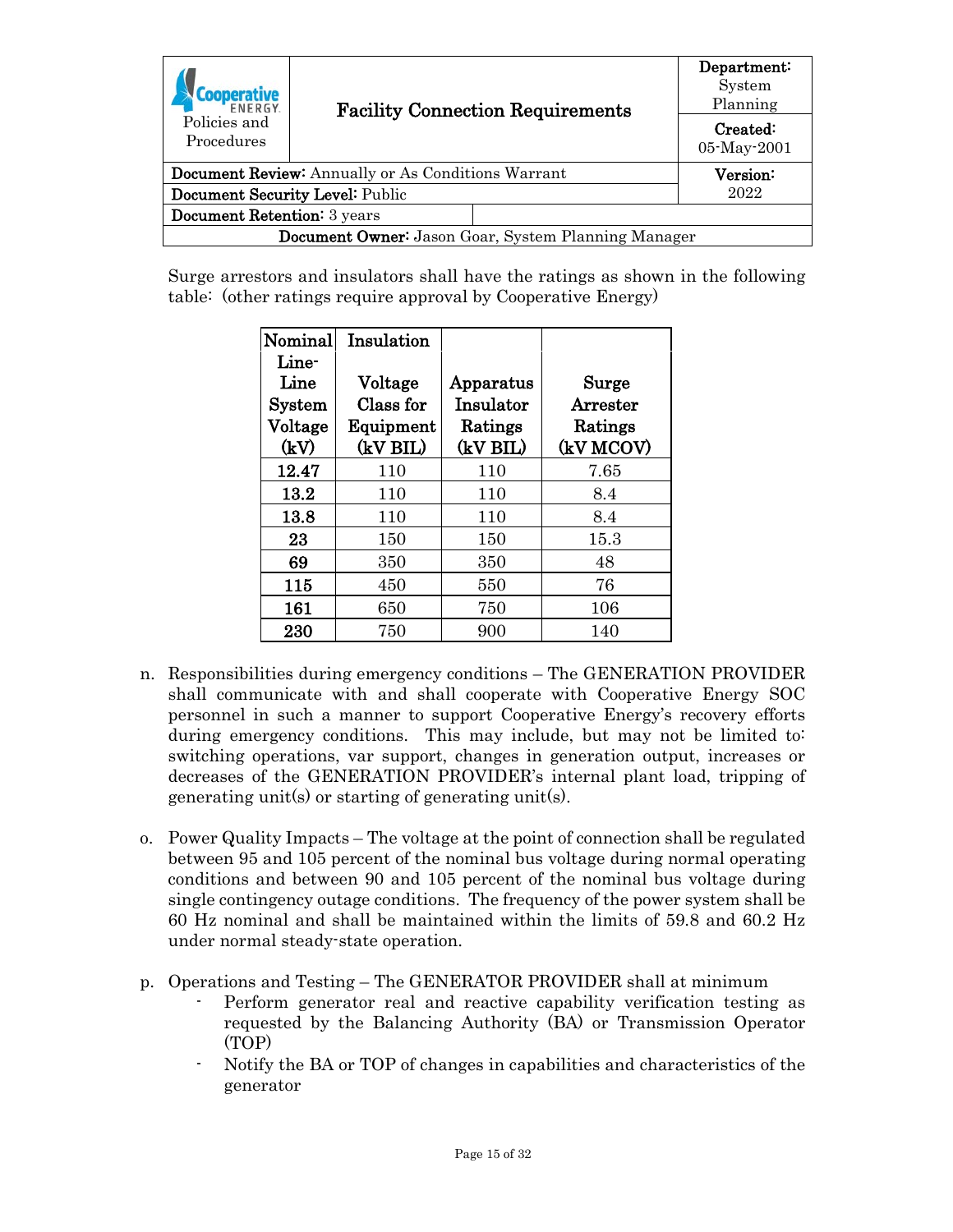| <b>FNFRGY</b><br><b>Facility Connection Requirements</b><br>Policies and<br>Procedures |  | Department:<br>System<br>Planning |
|----------------------------------------------------------------------------------------|--|-----------------------------------|
|                                                                                        |  | Created:<br>05-May-2001           |
| <b>Document Review:</b> Annually or As Conditions Warrant                              |  | Version:                          |
| Document Security Level: Public                                                        |  | 2022                              |
| Document Retention: 3 years                                                            |  |                                   |
| <b>Document Owner:</b> Jason Goar, System Planning Manager                             |  |                                   |

- Provide a forecast of expected real power output to the BA or TOP upon request (e.g., a seven day real power output forecast)
- Provide planned next day outage information to the TOP for generators greater that 50MW in accordance with TOP reporting requirements
- Inform its Host BA and TOP of generation resource availability.

### <span id="page-15-0"></span>5.4 Transmission Facility Connection Requirements:

Transmission facility connection requirements will vary according to the voltage level, location on the Cooperative Energy system, and the number of lines terminating. Transmission facility connections to the Cooperative Energy 69 kV and 115 kV transmission systems shall require, as a minimum, a three-phase, three-way, group-operated, phase-over-phase, remotely-controlled switch or three (3) separate three-phase, group-operated, remotely-controlled switches. Switches shall be arranged as to provide isolation of each transmission line terminating at the connection point. Switches shall have operational ratings to interrupt loop flow and line charging current. Terminations of two or more transmission lines at a point on the Cooperative Energy transmission system shall require a switching station. Switching stations shall have one main bus and a number of bays equivalent to the number of lines terminating at the connection point. Each bay shall have a minimum of one (1), three-phase, group-operated, remotely controlled switch. Each bay shall have provisions for a future circuit breaker with associated breaker disconnect switches and line relaying. Additionally, transmission facility connections in a corridor with four existing substations shall require circuit breakers, and relay protection.

Transmission facility connections to the Cooperative Energy 161 kV and 230 kV transmission systems shall require a similar bus arrangement, circuit breakers, and relay protection to that required for generator connections. Remote controlled devices must provide indication and supervisory control to Cooperative Energy's SOC. Additional requirements for transmission facility connections are as follows:

a. Supervisory control and data acquisition – For all remote control and indication applications, the TRANSMISSION FACILITY OWNER shall provide and install a Remote Terminal Unit (RTU) that meets Cooperative Energy specifications. Cooperative Energy will provide specifications for an RTU. The TRANSMISSION FACILITY OWNER shall furnish and install the RTU. The TRANSMISSION FACILITY OWNER load and equipment status information will be telemetered to the Cooperative Energy SOC. Typical data requirements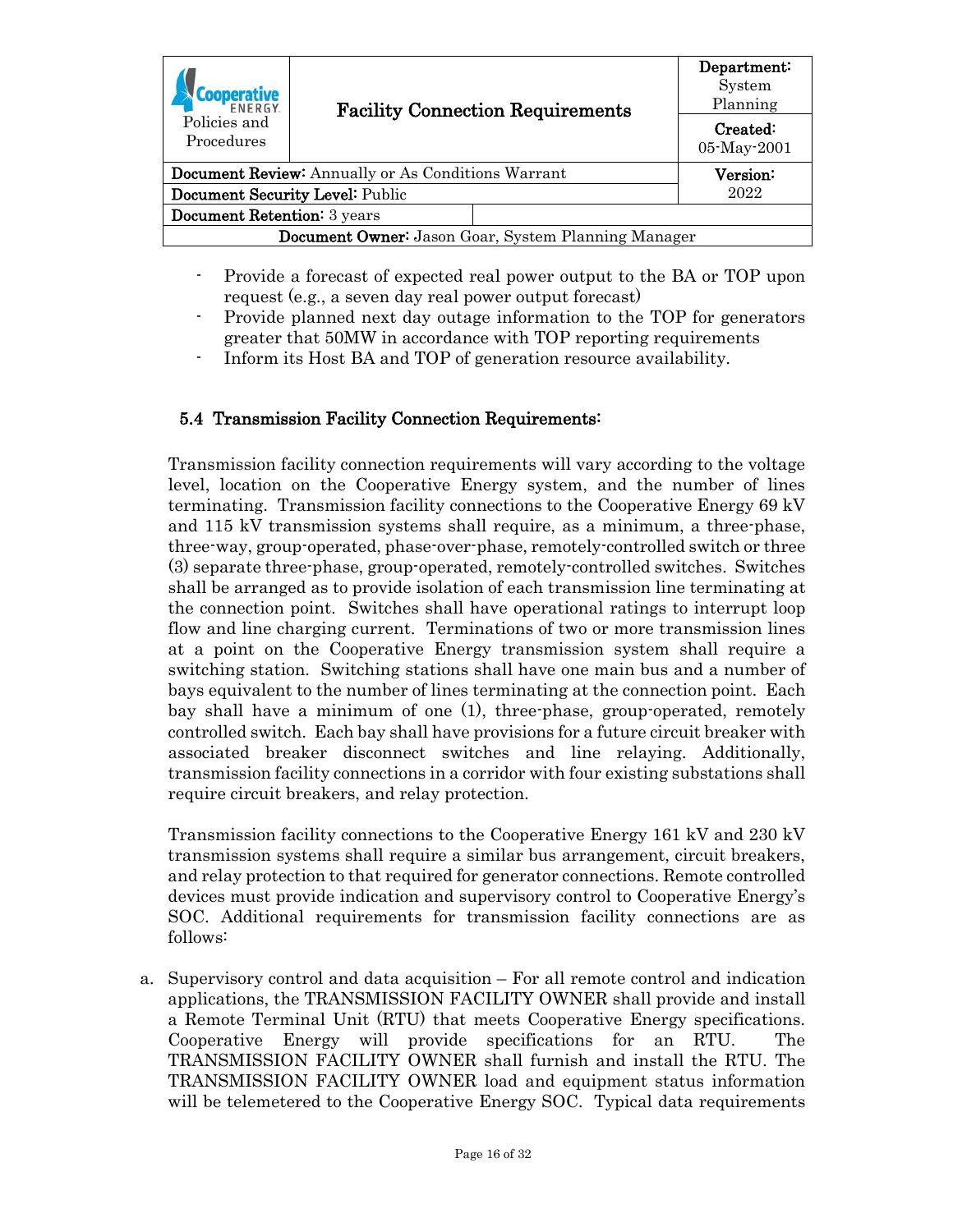| <b>FNFRGY</b><br>Policies and<br>Procedures                | <b>Facility Connection Requirements</b> | Department:<br>System<br>Planning |
|------------------------------------------------------------|-----------------------------------------|-----------------------------------|
|                                                            |                                         | Created:<br>05-May-2001           |
| <b>Document Review:</b> Annually or As Conditions Warrant  |                                         | Version:                          |
| Document Security Level: Public                            |                                         | 2022                              |
| <b>Document Retention:</b> 3 years                         |                                         |                                   |
| <b>Document Owner:</b> Jason Goar, System Planning Manager |                                         |                                   |

could include the following: status of interrupting devices, MW and MVAR flow, and voltage at the interconnection point.

b. Telemetering and metering – The requirements listed in this section apply to all newly interconnecting facilities. The existing facilities will also have to adhere to these requirements upon any modification, addition, or upgrade to facilities necessary to connect to Cooperative Energy's system. The customer shall furnish, own, and maintain meters, meter panels, and associated wiring and connections. Ownership of meters for billing purposes and maintenance requirements will be addressed in the Operating Agreement. Metering equipment accuracy shall be better than 1%. The TRANSMISSION FACILITY OWNER shall furnish telemetering equipment capable of reliably providing real time (2 second scan) data to the Cooperative Energy SOC via the RTU. The owner of the transmission facility shall furnish metering (to include meter, CTs, & PTs) capable of accurately measuring bi-directional quantities. Typical metering data requirements could include the following: kW, kWh, kVAR (leading and lagging), kVARh and voltage.

For all the transmission facility interconnections, the power exchange between the interconnecting facility and Cooperative Energy shall be metered at the point of interconnection. The TRANSMISSION FACILITY OWNER will work with Cooperative Energy to determine the type, cost, and responsibility related to the changes and/or upgrades to Cooperative Energy specified metering equipment required to meet the metering standards.

c. Communications during normal and emergency conditions – The TRANSMISSION FACILITY OWNER shall establish a point of contact with the Cooperative Energy SOC. This contact person shall have the authority and capability to operate the facility according to the instructions of the Cooperative Energy SOC. The TRANSMISSION FACILITY OWNER must obtain proper clearances from the Cooperative Energy SOC before commencing any work on the transmission facilities. For voice communications during normal and emergency conditions, the TRANSMISSION FACILITY OWNER shall provide, as a minimum, telephone communications located in the TRANSMISSION FACILITY OWNER's control room accessible by personnel directly responsible for operating the transmission facilities. Phone number(s) shall be shared between the TRANSMISSION FACILITY OWNER and Cooperative Energy's SOC. The TRANSMISSION FACILITY OWNER shall provide a back-up means of communications between the TRANSMISSION FACILITY OWNER's control room and Cooperative Energy's SOC. This may consist of one or more of the following: radio, cellular phone, satellite phone, or an attended phone with which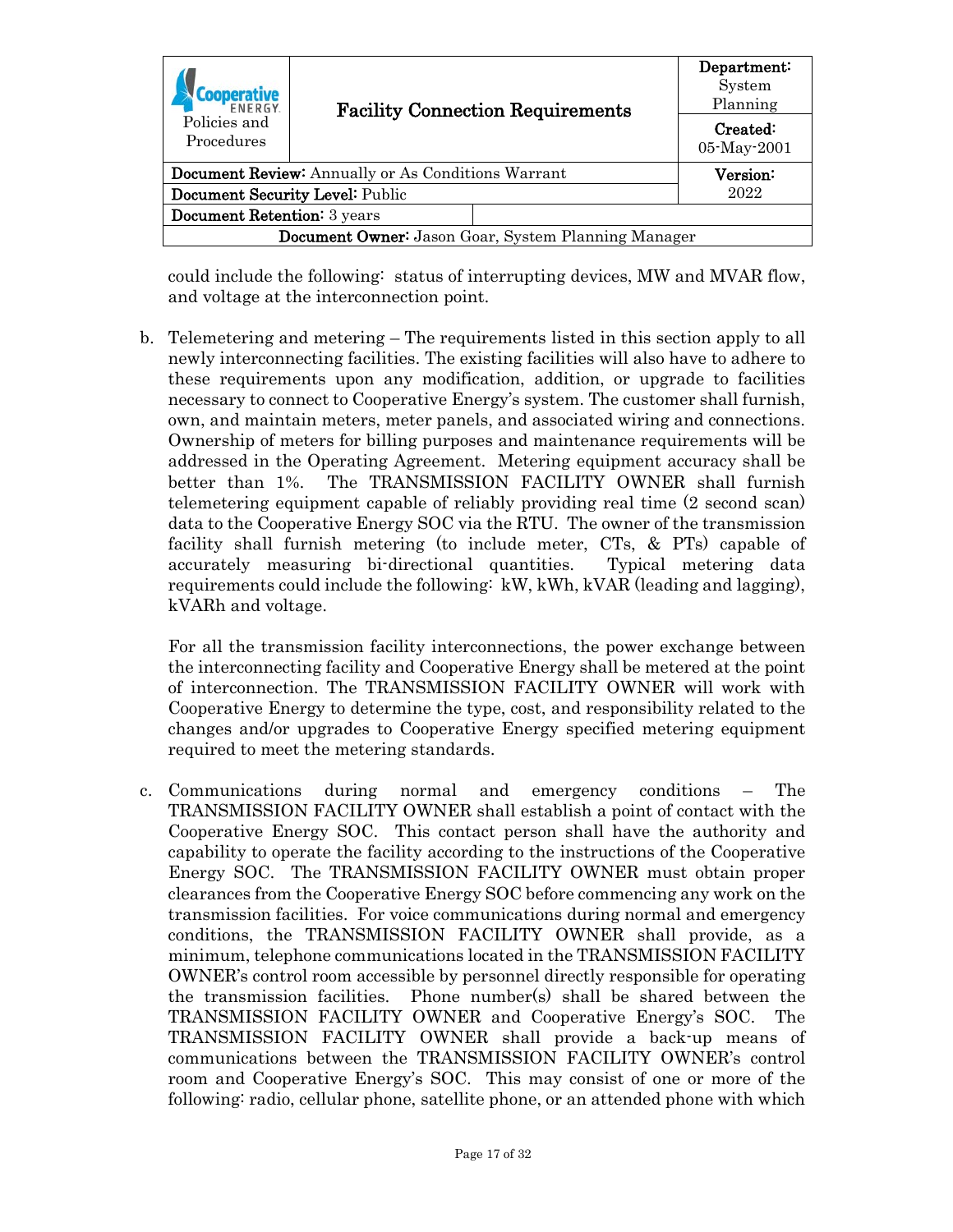| <b>FNFRGY</b><br>Policies and<br>Procedures                | <b>Facility Connection Requirements</b> | Department:<br>System<br>Planning |
|------------------------------------------------------------|-----------------------------------------|-----------------------------------|
|                                                            |                                         | Created:<br>05-May-2001           |
| <b>Document Review:</b> Annually or As Conditions Warrant  |                                         | Version:                          |
| Document Security Level: Public                            |                                         | 2022                              |
| <b>Document Retention:</b> 3 years                         |                                         |                                   |
| <b>Document Owner:</b> Jason Goar, System Planning Manager |                                         |                                   |

the TRANSMISSION FACILITY OWNER's control room has communication by means of plant intercom, radio or other means.

- d. Voltage and power factor control If the transmission facility is capable of voltage and/or power factor control, its operation must be consistent with the following. The facility may be required to supply or receive reactive power, depending on the status of the transmission system as directed by the Cooperative Energy SOC. The voltage at the point of connection shall be regulated to maintain 95 to 105 percent of the nominal bus voltage during normal operating conditions and 90 to 105 percent of nominal bus voltage during outage conditions. The transmission facility equipment should have tap ranges and self-regulation to operate within these possible voltage ranges. The impact on adjacent areas' voltage and/or reactive compensation devices must be considered. As a guideline to power factor operation, the TRANSMISSION FACILITY OWNER's power factor, as measured at the point of interconnection, must comply with limits stated in the Operating Agreement.
- e. Equipment Ratings Electrical equipment provided by the TRANSMISSION FACILTIY OWNER shall meet the following industry standards: Circuit Breakers, IEEE C37.04; Air Switches, IEEE C37.30.1; Surge Arresters, IEEE C62.11; Bus, IEEE 605; Power Transformers, IEEE C57.12.00; Current Transformers, IEEE C57.13; Wave Traps, IEEE C93.3; Connectors, NEMA CC1 and ANSI C119.4. Cooperative Energy reserves the right to review the facility design and specifications and refuse to energize any facility that does not meet these standards. Cooperative Energy will specify, provide, install and maintain all necessary new or additional facilities necessary to the Cooperative Energy transmission system. The TRANSMISSION FACILITY OWNER shall be responsible for the cost of these facilities.
- f. Reactive power requirements The transmission facility equipment should have the tap ranges and self-regulation necessary to accommodate the transmission system's reactive power flow requirements. The amount of reactive power that must be supplied will be based on the reactive power support necessary to maintain transmission voltages within the limits specified in the Cooperative Energy transmission planning criteria.
- g. Short circuit conditions All facilities shall meet or exceed the fault duty capability necessary to meet short circuit requirements as determined through short circuit analyses. The TRANSMISSION FACILITY OWNER is responsible to pay for all changes required on Cooperative Energy facilities due to increased fault currents.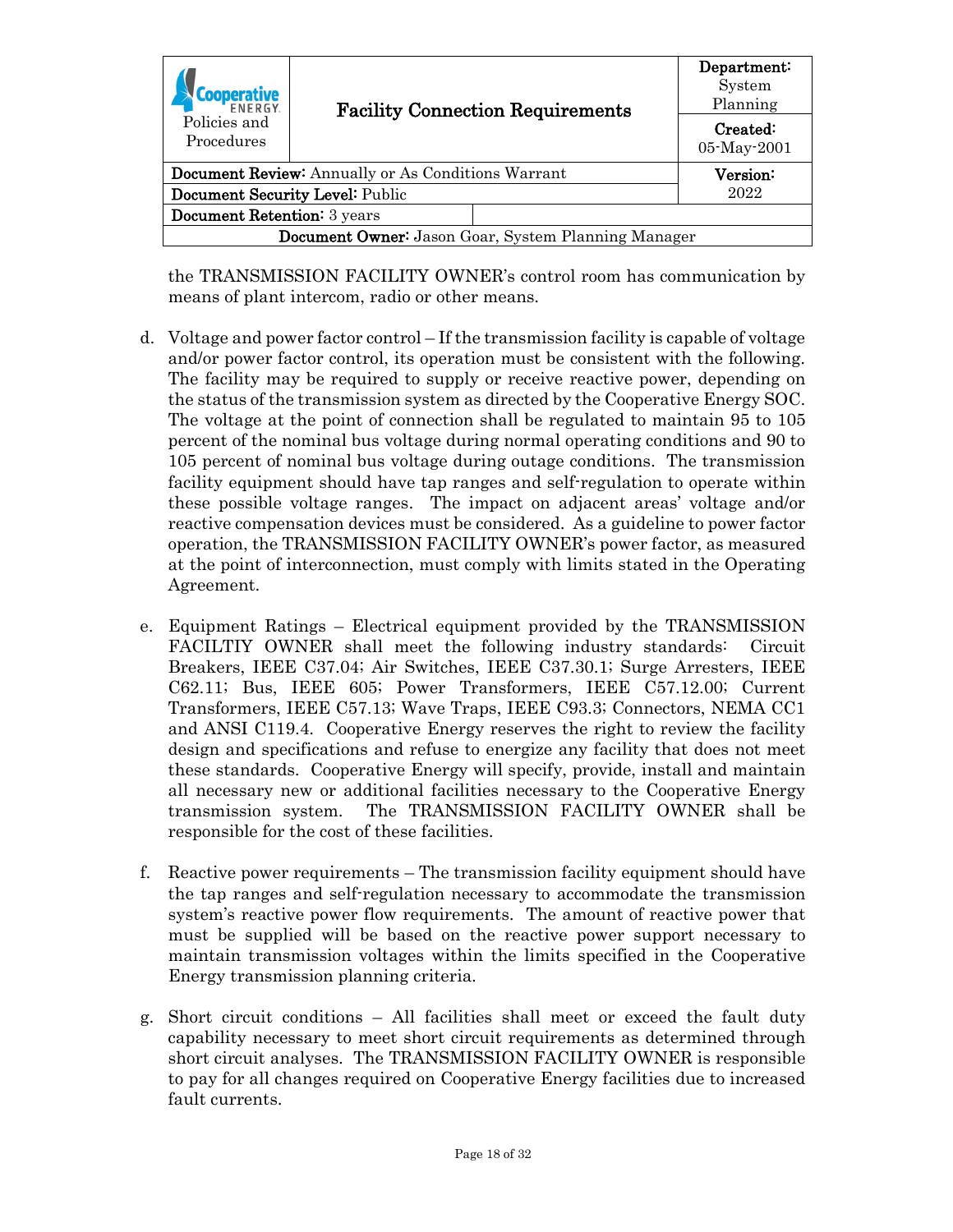|                                                            | <b>Facility Connection Requirements</b> |               | Department:<br>System<br>Planning |
|------------------------------------------------------------|-----------------------------------------|---------------|-----------------------------------|
| Policies and<br>Procedures                                 |                                         |               | Created:<br>05-May-2001           |
| <b>Document Review:</b> Annually or As Conditions Warrant  |                                         | $\rm Version$ |                                   |
| Document Security Level: Public                            |                                         | 2022          |                                   |
| <b>Document Retention:</b> 3 years                         |                                         |               |                                   |
| <b>Document Owner:</b> Jason Goar, System Planning Manager |                                         |               |                                   |

- h. System protection and other controls The TRANSMISSION FACILITY OWNER shall, at its expense, install, maintain and operate system protection necessary to protect the general public, personnel and equipment. The system protection must provide functions consistent with normal utility practice for transmission systems. The system protection installed must consider the following: (1) prevention/minimization of equipment damage, (2) minimization of equipment outage time, (3) minimization of system outage area, (4) minimization of system voltage disturbances, and (5) maintenance of protective system coverage for abnormal conditions. The TRANSMISSION FACILITY OWNER is responsible for providing protective devices that will protect its equipment against faults and disturbances on Cooperative Energy's and its own system. Line protective relaying shall include, as a minimum, phase distance, ground directional overcurrent (with instantaneous and time delay elements), and breaker failure. Three zones of ground distance may be substituted for the ground directional overcurrent. Transfer trip (or other communication-assisted) relaying may be required in certain instances and other relays may be required as transmission conditions or operating guidelines warrant. All protective relays must be coordinated with Cooperative Energy's protective relays including stability consideration and must be calibrated at least every three years. The TRANSMISSION FACILITY OWNER must provide a test report to Cooperative Energy documenting the current settings as well as the "as found" and "as left" test results.
- i. Generation Control N/A.
- j. Maintenance coordination The TRANSMISSION FACILITY OWNER is responsible for all maintenance requirements except those specified in the Operations and Maintenance section of this report. All maintenance projects that have any effect on the Cooperative Energy transmission system shall be coordinated in advance with the SOC. The Operating Agreement will specify required maintenance intervals and support documentation.
- k. Synchronization facilities The TRANSMISSION FACILITY OWNER will be responsible for synchronizing its facility to Cooperative Energy's electric system. The facility shall not be synchronized unless authorized by the Cooperative Energy SOC, unless automatic reclose and synchronization is part of the installed system protection scheme approved by Cooperative Energy.
- l. System grounding Interconnection substation grounding will follow guidelines in IEEE Standard 80. Analysis of the proposed grid resistance is required by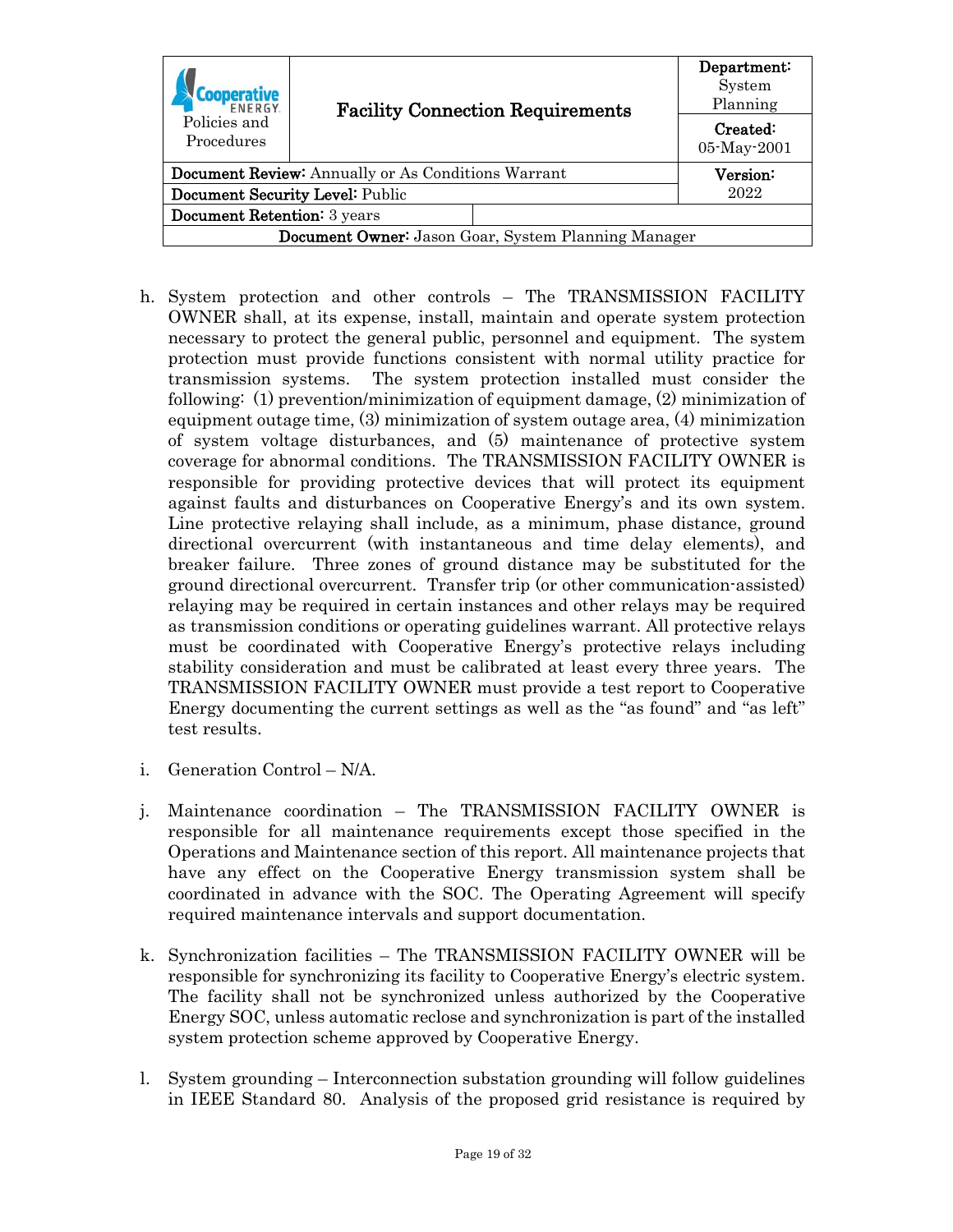| <b>FNFRGY</b>                                              | <b>Facility Connection Requirements</b> |               | Department:<br>System<br>Planning |
|------------------------------------------------------------|-----------------------------------------|---------------|-----------------------------------|
| Policies and<br>Procedures                                 |                                         |               | Created:<br>05-May-2001           |
| <b>Document Review:</b> Annually or As Conditions Warrant  |                                         | $\rm Version$ |                                   |
| Document Security Level: Public                            |                                         | 2022          |                                   |
| <b>Document Retention:</b> 3 years                         |                                         |               |                                   |
| <b>Document Owner:</b> Jason Goar, System Planning Manager |                                         |               |                                   |

methods described in IEEE Standard 80. Ground potential rise, step, and touch potentials must be consistent with any adjacent Cooperative Energy facility. Resistance measurement of the installed ground grid prior to energization is required. At least annually, the TRANSMISSION FACILITY OWNER must manually inspect above ground connections. If the transmission facility is adjacent to a Cooperative Energy facility, the ground grid of the TRANSMISSION FACILITY OWNER must connect to the existing Cooperative Energy ground grid as approved by Cooperative Energy. Typically, interconnecting grids approximately every forty feet (40') is sufficient provided ground rods are also installed along the interconnected grid.

In summary, "a safe grounding design has two objectives: (1) to provide means to carry electric currents into the earth under normal and fault conditions without exceeding any operating and equipment limits or adversely affecting continuity of service [and] (2) to assure that a person in the vicinity of grounded facilities is not exposed to the danger of critical electric shock …" [IEEE STD 80-2013].

Surge arrestors and insulators shall have the ratings as shown in the following table: (other ratings require approval by Cooperative Energy)

| Nominal<br>Line-Line<br><b>System</b> | Insulation<br>Voltage<br>Class for | Apparatus<br>Insulator | Surge<br>Arrester    |
|---------------------------------------|------------------------------------|------------------------|----------------------|
| Voltage<br>(kV)                       | Equipment<br>(kV BIL)              | Ratings<br>(kV BIL)    | Ratings<br>(kV MCOV) |
| 12.47                                 | 110                                | 110                    | 7.65                 |
| 13.2                                  | 110                                | 110                    | 8.4                  |
| 13.8                                  | 110                                | 110                    | 8.4                  |
| 23                                    | 150                                | 150                    | 15.3                 |
| 69                                    | 350                                | 350                    | 48                   |
| 115                                   | 450                                | 550                    | 76                   |
| 161                                   | 650                                | 750                    | 106                  |
| 230                                   | 750                                | 900                    | 140                  |

m. Responsibilities during emergency conditions – The TRANSMISSION FACILITY OWNER shall communicate with and shall cooperate with Cooperative Energy SOC personnel in such a manner to support Cooperative Energy's recovery efforts during emergency conditions. This may include, but may not be limited to: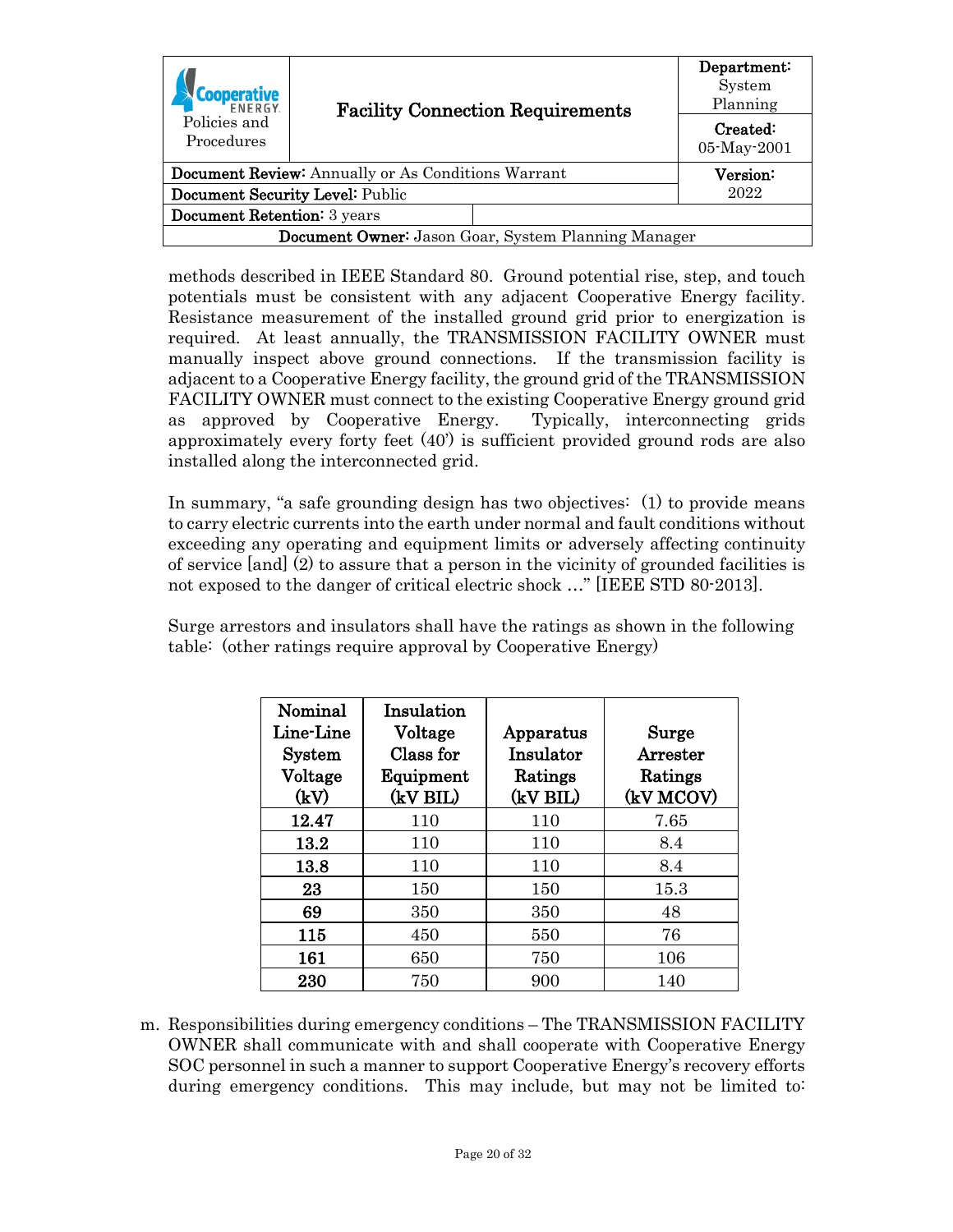|                                                            | <b>Facility Connection Requirements</b> | Department:<br>System<br>Planning |  |  |
|------------------------------------------------------------|-----------------------------------------|-----------------------------------|--|--|
| Policies and<br>Procedures                                 |                                         | Created:<br>05-May-2001           |  |  |
| <b>Document Review:</b> Annually or As Conditions Warrant  |                                         | Version:                          |  |  |
| Document Security Level: Public                            |                                         | 2022                              |  |  |
| <b>Document Retention:</b> 3 years                         |                                         |                                   |  |  |
| <b>Document Owner:</b> Jason Goar, System Planning Manager |                                         |                                   |  |  |

switching operations, changes in transmission schedules, or interruption of transmission schedules.

n. Power Quality Impacts – The voltage at the point of connection shall be regulated between 95 and 105 percent of the nominal bus voltage during normal operating conditions and between 90 and 105 percent of the nominal bus voltage during single contingency outage conditions. The frequency of the power system shall be 60 Hz nominal and shall be maintained within the limits of 59.8 and 60.2 Hz under normal steady-state operation.

#### <span id="page-20-0"></span>5.5 End User Facility Connection Requirements:

End-user facility connection requirements will vary according to the voltage level, location on the Cooperative Energy system, and the number of facilities terminating. End-user facility connections to the Cooperative Energy transmission system shall be designed such that faults in the end-user transformer(s), circuit breaker(s), bus, or bus connections and misoperation of any end-user protective relaying will not cause interruption of transmission service. End-user facility connections to the Cooperative Energy 69 kV and 115 kV transmission systems shall require, as a minimum, a three-phase, three-way, group-operated, phase-over-phase, remotely-controlled, switch or three (3), threephase, group-operated, remotely-controlled switches. Switches shall be arranged as to provide isolation of each transmission line and the end-user facility terminating at the connection point. Each end-user facility terminating on the transmission system bus must have a three-phase, group-operated disconnect switch for isolating the end-user system from the transmission system. End-user facility connections to the Cooperative Energy 161 kV and 230 kV transmission systems shall require a similar bus arrangement, circuit breakers, and relay protection to that required for generator connections. Remote controlled devices must provide indication and supervisory control to Cooperative Energy's SOC. Additional requirements for end-user facilities are as follows:

a. Supervisory control and data acquisition – If required, end-user facilities shall provide and install a Remote Terminal Unit (RTU) meeting Cooperative Energy specifications. For all remote control and indication applications, the end user shall provide and install a Remote Terminal Unit (RTU) that meets Cooperative Energy specifications. Cooperative Energy will provide specifications for an RTU. The END USER FACILITY OWNER shall furnish and install the RTU. The end user load and equipment status information will be telemetered to the Cooperative Energy SOC. Typical data requirements could include the following: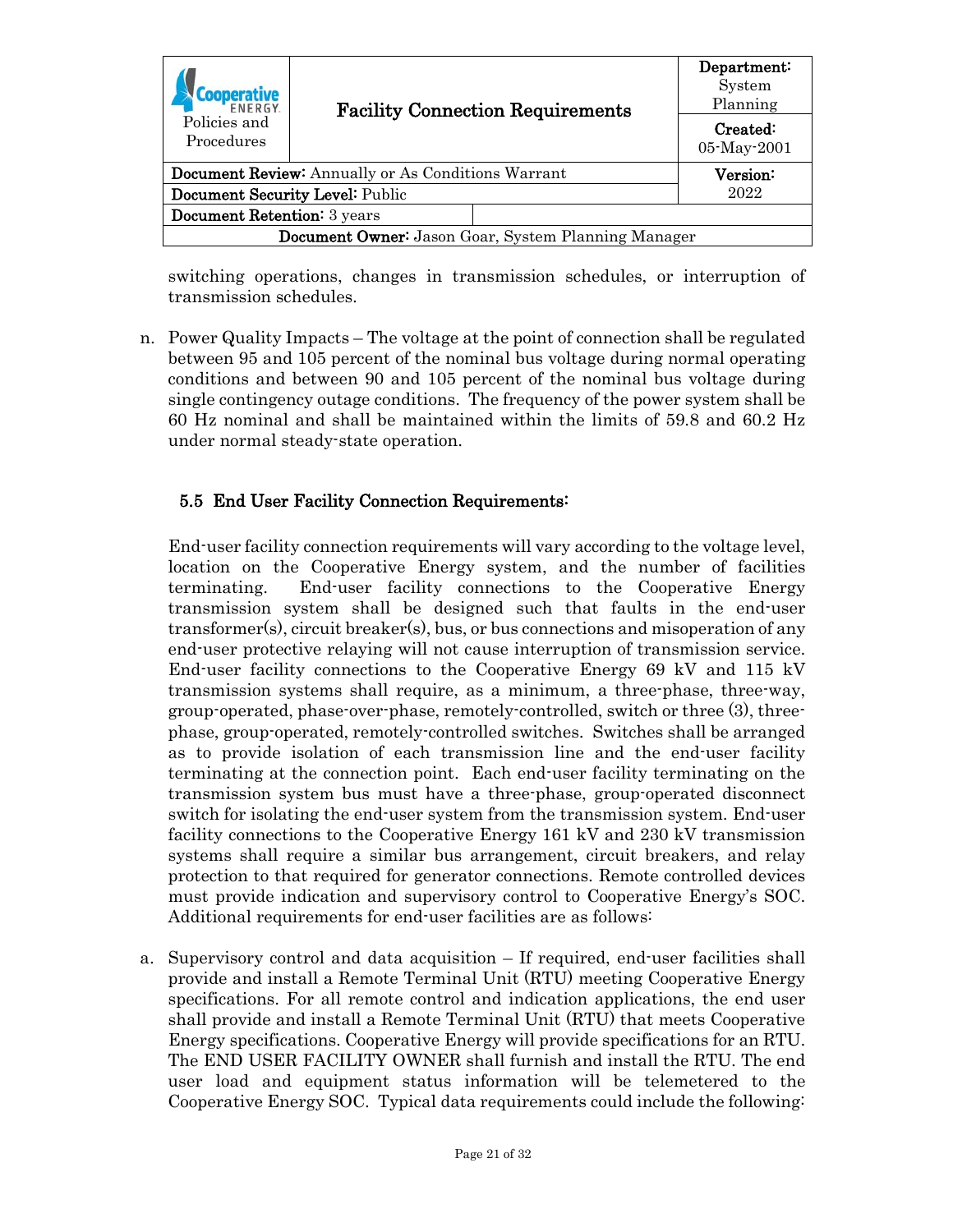| <b>FNFRGY</b>                                              | <b>Facility Connection Requirements</b> |          | Department:<br>System<br>Planning |
|------------------------------------------------------------|-----------------------------------------|----------|-----------------------------------|
| Policies and<br>Procedures                                 |                                         |          | Created:<br>05-May-2001           |
|                                                            |                                         |          |                                   |
| <b>Document Review:</b> Annually or As Conditions Warrant  |                                         | Version: |                                   |
| Document Security Level: Public                            |                                         | 2022     |                                   |
| <b>Document Retention:</b> 3 years                         |                                         |          |                                   |
| <b>Document Owner:</b> Jason Goar, System Planning Manager |                                         |          |                                   |

status of interrupting devices, MW and MVAR flow, and voltage at the interconnection point.

- b. Telemetering and metering End user facilities shall include provisions for Cooperative Energy to install three element revenue meter equipment. The provisions shall include adequate spacing required to install metering equipment and by-pass switches to allow maintenance of metering equipment. All Cooperative Energy revenue meter equipment will be calibrated on an annual basis and the END USER FACILITY OWNER will be given the opportunity to witness calibration tests. Cooperative Energy will install telemetering equipment at off-system substations when necessary to properly estimate off-system loads. All revenue metering shall be calibrated to meet or exceed the following tolerances specified in ANSI C12 metering standards:
	- 1. +/- 0.20 % for a series full load test
	- 2. +/- 0.20 % for a series light load test
	- 3. +/- 0.30 % for a series power factor test
	- 4. +/- 0.30 % for a series per element full load test
	- 5. +/- 0.30 % for a series per element light load test
	- 6. +/- 0.40 % for a series per element power factor test

Typical metering data requirements could include the following: kW, kWh, kVAR (leading and lagging), kVARh and voltage.

c. Communications during normal and emergency conditions – The END USER FACILITY OWNER shall establish a point of contact with the Cooperative Energy SOC. This contact person shall have the authority and capability to operate the facility according to the instructions of the Cooperative Energy SOC. For voice communications during normal and emergency conditions, the END USER FACILITY OWNER shall provide, as a minimum, telephone communications located in the END USER FACILITY OWNER's control room accessible by personnel directly responsible for operating the end user's facilities. Phone number(s) shall be shared between the END USER FACILITY OWNER and Cooperative Energy's SOC. The END USER FACILITY OWNER shall provide a back-up means of communications between the END USER FACILITY OWNER's control room and Cooperative Energy's SOC. This may consist of one or more of the following: radio, cellular phone, satellite phone, or an attended phone with which the END USER FACILITY OWNER's control room has communication by means of plant intercom, radio or other means.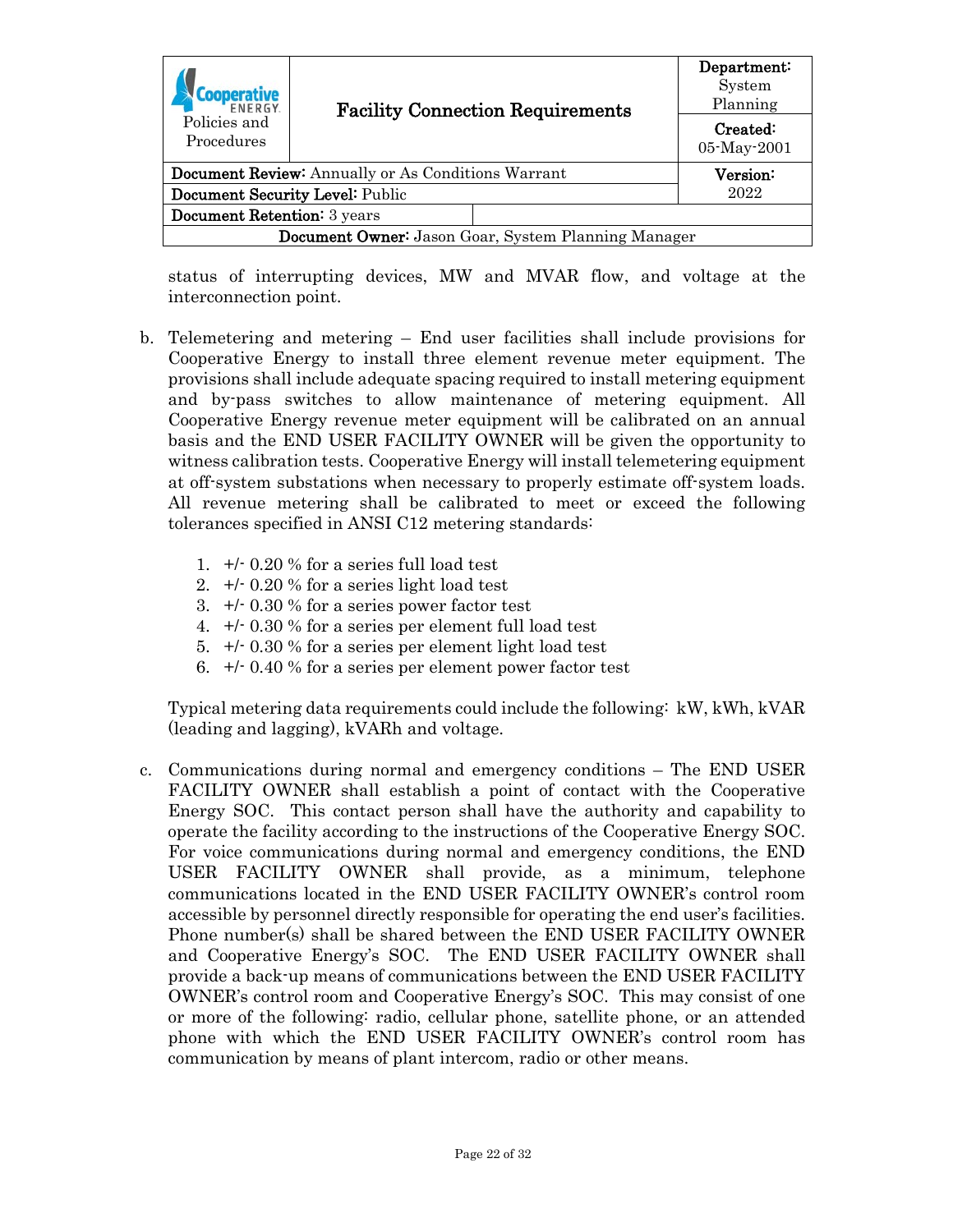| <b>FNFRGY</b>                                              | <b>Facility Connection Requirements</b> |               | Department:<br>System<br>Planning |
|------------------------------------------------------------|-----------------------------------------|---------------|-----------------------------------|
| Policies and<br>Procedures                                 |                                         |               | Created:<br>05-May-2001           |
| <b>Document Review:</b> Annually or As Conditions Warrant  |                                         | $\rm Version$ |                                   |
| Document Security Level: Public                            |                                         | 2022          |                                   |
| Document Retention: 3 years                                |                                         |               |                                   |
| <b>Document Owner:</b> Jason Goar, System Planning Manager |                                         |               |                                   |

- d. Voltage and power factor control The load power factor at all end use facilities should be maintained as close to unity as reasonably possible. Cooperative Energy applies penalties when the ratio of KVAR to KW exceeds 40% to 60% (Depending on billing rate applied).
- e. Equipment Ratings Electrical equipment provided by the END USER FACILITY OWNER shall meet the following industry standards: Circuit Breakers, IEEE C37.04; Air Switches, IEEE C37.30.1; Surge Arresters, IEEE C62.11; Bus, IEEE 605; Power Transformers, IEEE C57.12.00; Current Transformers, IEEE C57.13; Wave Traps, IEEE C93.3; Connectors, NEMA CC1 and ANSI C119.4. Cooperative Energy reserves the right to review the facility design and specifications and refuse to energize any facility that does not meet these standards. Cooperative Energy will specify, provide, install and maintain all necessary new or additional facilities necessary to the Cooperative Energy transmission system. The END USER FACILITY OWNER shall be responsible for the cost of these facilities.
- f. Reactive power requirements No additional requirements are necessary for enduser facilities.
- g. Short circuit conditions All facilities must meet or exceed the fault duty capability necessary to meet short circuit requirements as determined through short circuit analyses.
- h. System protection and other controls –The END USER FACILITY OWNER shall, at its expense, install, maintain and operate system protection necessary to protect the general public, personnel and equipment. The system protection must provide functions consistent with normal utility practice for end user facilities. The system protection installed must consider the following: (1) prevention/minimization of equipment damage, (2) minimization of equipment outage time, (3) minimization of system outage area, (4) minimization of system voltage disturbances, and (5) maintenance of protective system coverage for abnormal conditions. END USER FACILITY OWNER transformer fault isolation shall include circuit breakers on both the high and low voltage sides. END USER FACILITY OWNER transformer relaying shall include, as minimum, differential, phase and ground overcurrent, and sudden pressure. For transformers connected to transmission systems 115 kV and below and rated 10 MVA or less, a power fuse may serve as the high side fault protection and fault interrupting device instead of the aforementioned high voltage circuit breaker and transformer relays. Other relays (including underfrequency or undervoltage relaying) may be required as transmission conditions or operating guidelines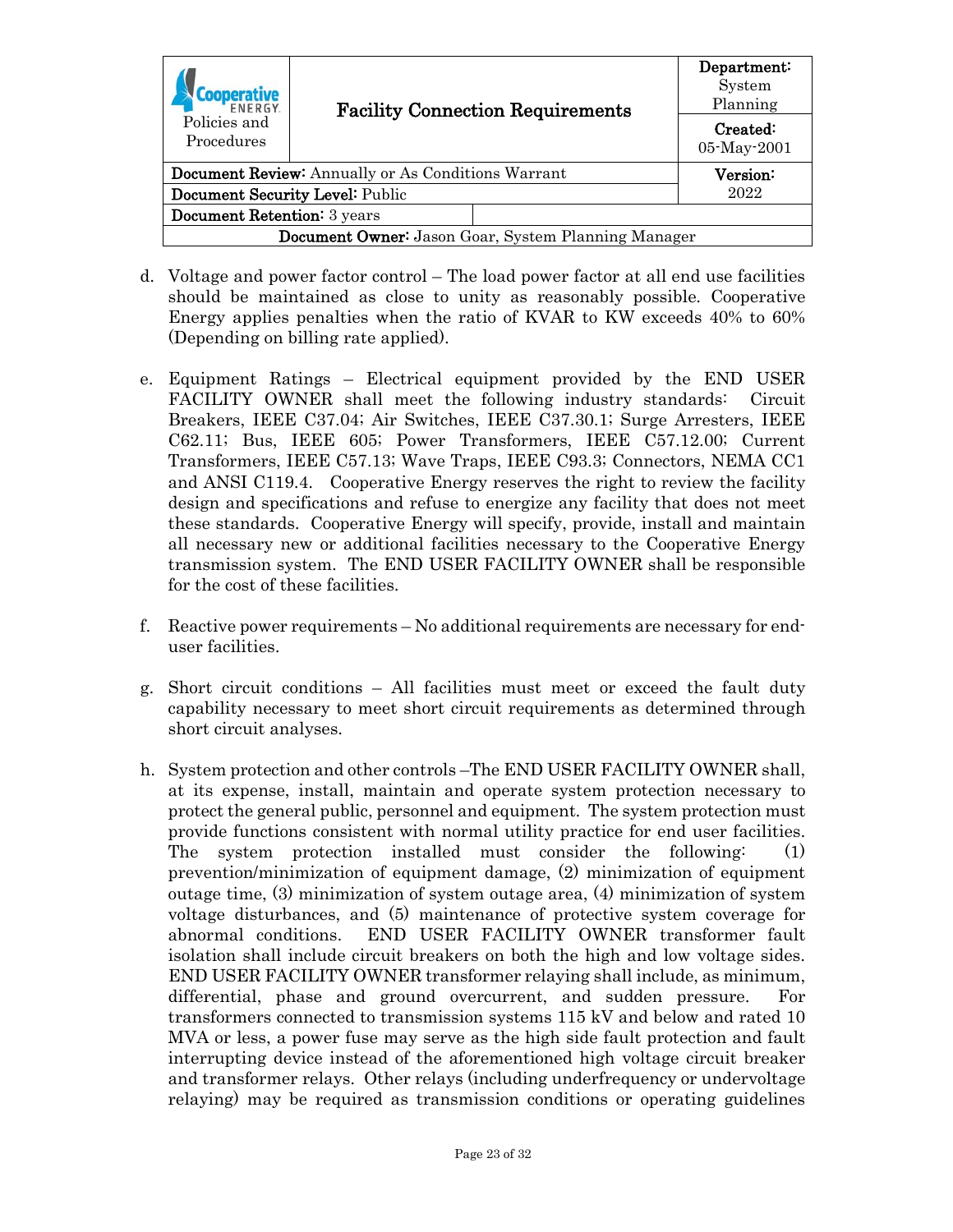| <b>FNFRGY</b>                                             | <b>Facility Connection Requirements</b> |      | Department:<br>System<br>Planning |
|-----------------------------------------------------------|-----------------------------------------|------|-----------------------------------|
| Policies and<br>Procedures                                |                                         |      | Created:<br>05-May-2001           |
|                                                           |                                         |      | Version:                          |
| <b>Document Review:</b> Annually or As Conditions Warrant |                                         |      |                                   |
| Document Security Level: Public                           |                                         | 2022 |                                   |
| Document Retention: 3 years                               |                                         |      |                                   |
| Document Owner: Jason Goar, System Planning Manager       |                                         |      |                                   |

warrant. Underfrequency relays must be applied to disconnect at least 30% of connected load. These settings must coordinate with other Cooperative Energy Control Area underfrequency relays. Typical settings are 59.5, 59.2, 58.8, and 58.5 Hz with a 0.5 second time delay. The END USER FACILITY OWNER is responsible for providing protective devices that will protect its equipment against faults and disturbances on Cooperative Energy's and its own system. All protective relays must be coordinated with Cooperative Energy's protective relays including stability consideration and must be calibrated at least every five years. The END USER FACILITY OWNER must provide a test report to Cooperative Energy documenting the current settings as well as the "as found" and "as left" test results.

- i. Generation Control N/A.
- j. Maintenance coordination The END USER FACILITY OWNER is responsible for all maintenance requirements except those specified in the Operations and Maintenance section of this report. All maintenance projects that have any effect on the Cooperative Energy transmission system shall be coordinated in advance with the Cooperative Energy SOC and should include notification even when clearances are not required. The maintenance practices of the end-user on their transmission-connected equipment should be performed at a level that ensures the reliability of the interconnected transmission systems. The Operating Agreement will specify maintenance intervals and support documentation when required.
- k. Synchronizing facilities N/A.
- l. System grounding Interconnection substation grounding will follow guidelines in IEEE Standard 80. Analysis of the proposed grid resistance is required by methods described in IEEE Standard 80. Ground potential rise, step, and touch potentials must be consistent with any adjacent Cooperative Energy facility. Resistance measurement of the installed ground grid prior to energization is required. At least annually, the END USER FACILITY OWNER must manually inspect above ground ground connections. If the END USER FACILITY is adjacent to a Cooperative Energy facility, the ground grid of the END USER FACILITY OWNER must connect to the existing Cooperative Energy ground grid as approved by Cooperative Energy. Typically, interconnecting grids approximately every forty feet (40') is sufficient provided ground rods are also installed along the interconnected grid.

In summary, "a safe grounding design has two objectives: (1) to provide means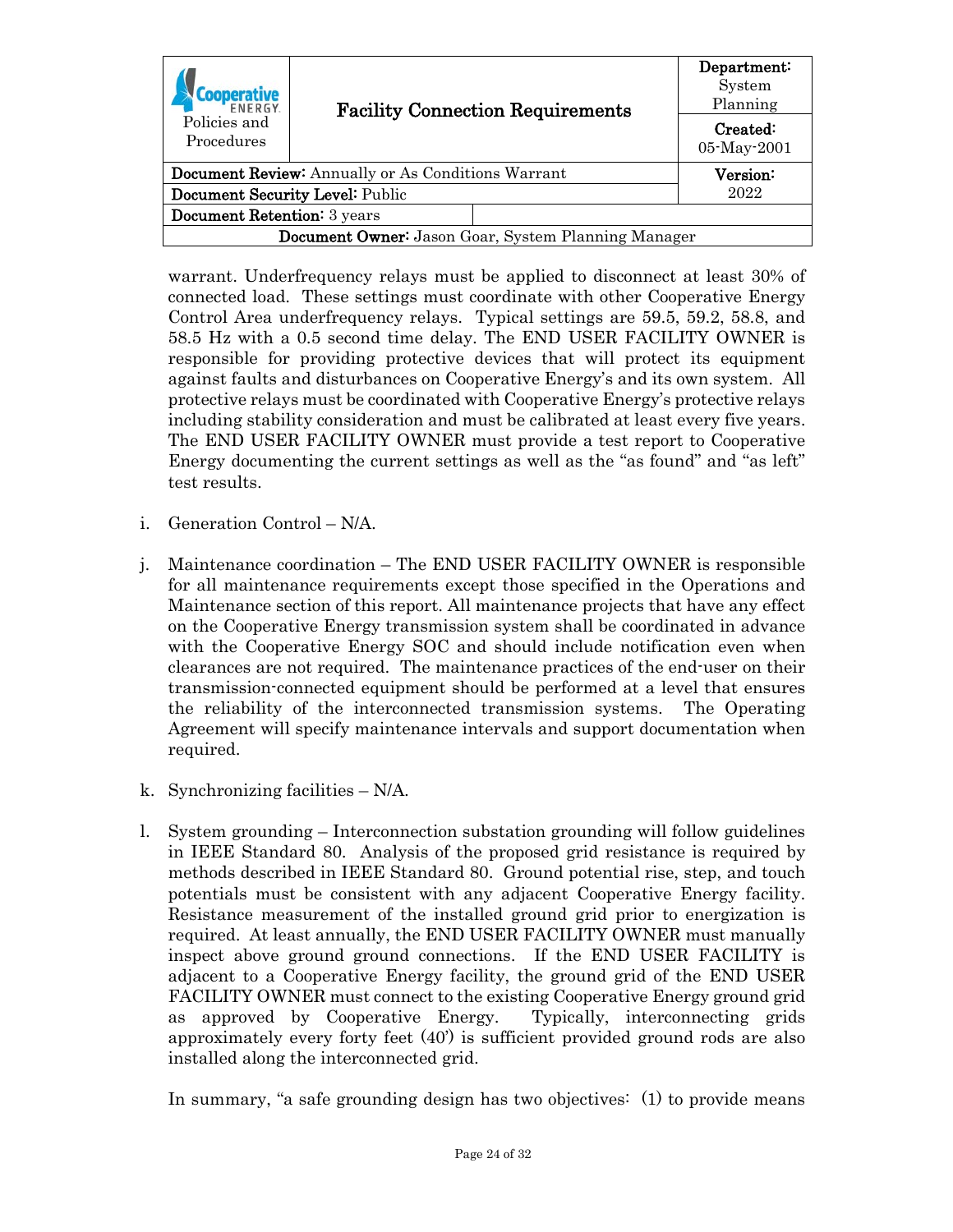| <b>FNFRGY</b>                                             | <b>Facility Connection Requirements</b><br>Procedures |          | Department:<br>System<br>Planning |
|-----------------------------------------------------------|-------------------------------------------------------|----------|-----------------------------------|
| Policies and                                              |                                                       |          | Created:<br>05-May-2001           |
| <b>Document Review:</b> Annually or As Conditions Warrant |                                                       | Version: |                                   |
| Document Security Level: Public                           |                                                       | 2022     |                                   |
| <b>Document Retention:</b> 3 years                        |                                                       |          |                                   |
| Document Owner: Jason Goar, System Planning Manager       |                                                       |          |                                   |

to carry electric currents into the earth under normal and fault conditions without exceeding any operating and equipment limits or adversely affecting continuity of service [and] (2) to assure that a person in the vicinity of grounded facilities is not exposed to the danger of critical electric shock …" [IEEE STD 80-2013].

Surge arrestors and insulators shall have the ratings as shown in the following table: (other ratings require approval by Cooperative Energy)

| Nominal       | Insulation |           |           |
|---------------|------------|-----------|-----------|
| Line-         |            |           |           |
| Line          | Voltage    | Apparatus | Surge     |
| <b>System</b> | Class for  | Insulator | Arrester  |
| Voltage       | Equipment  | Ratings   | Ratings   |
| (kV)          | (kV BIL)   | (kV BIL)  | (kV MCOV) |
| 12.47         | 110        | 110       | 7.65      |
| 13.2          | 110        | 110       | 8.4       |
| 13.8          | 110        | 110       | 8.4       |
| 23            | 150        | 150       | 15.3      |
| 69            | 350        | 350       | 48        |
| 115           | 450        | 550       | 76        |
| 161           | 650        | 750       | 106       |
| 230           | 750        | 900       | 140       |

- m. Responsibilities during emergency conditions The END USER FACILITY OWNER shall communicate with and shall cooperate with Cooperative Energy SOC personnel in such a manner to support Cooperative Energy's recovery efforts during emergency conditions. This may include, but may not be limited to: an interruption of the END USER FACILITY OWNER's load, a change in the END USER FACILITY OWNER's load, switching operations, or changes in scheduled energy deliveries.
- n. Power Quality Impacts The voltage at the point of connection shall be regulated between 95 and 105 percent of the nominal bus voltage during normal operating conditions, and between 90 and 105 percent of the nominal bus voltage during single contingency outage conditions. The frequency of the power system shall be 60 Hz nominal and shall be maintained within the limits of 59.8 and 60.2 Hz under normal steady-state operation.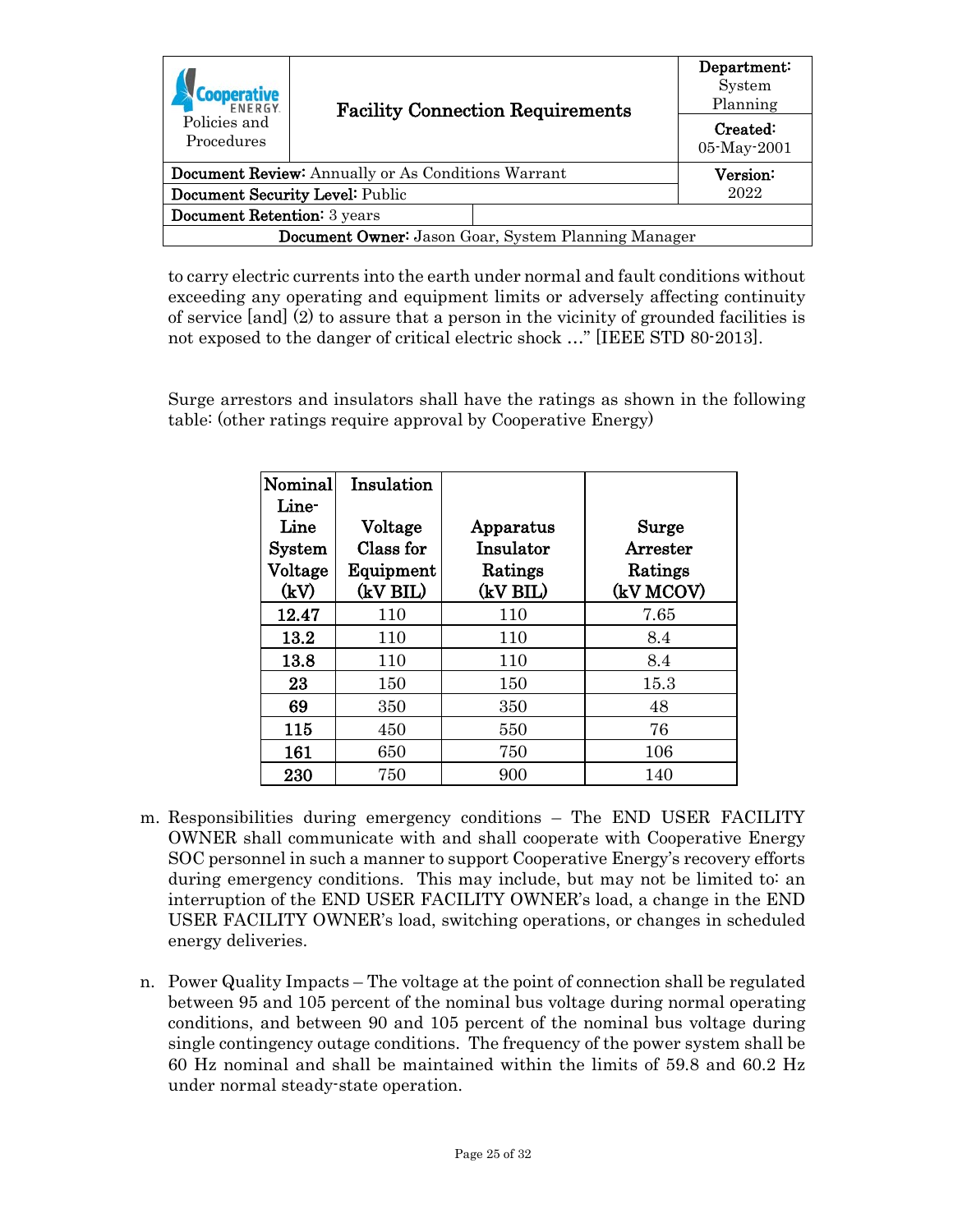| <b>FNFRGY</b>                                             | <b>Facility Connection Requirements</b> |          | Department:<br>System<br>Planning |
|-----------------------------------------------------------|-----------------------------------------|----------|-----------------------------------|
| Policies and<br>Procedures                                |                                         |          | Created:<br>05-May-2001           |
|                                                           |                                         |          |                                   |
| <b>Document Review:</b> Annually or As Conditions Warrant |                                         | Version: |                                   |
| Document Security Level: Public                           |                                         | 2022     |                                   |
| Document Retention: 3 years                               |                                         |          |                                   |
| Document Owner: Jason Goar, System Planning Manager       |                                         |          |                                   |

#### <span id="page-25-0"></span>5.6 Operations and Maintenance:

Cooperative Energy will operate, maintain, and own all components that are an integral (networked) part of the Cooperative Energy transmission system including all buses, circuit breakers, relays, and switches on the transmission side of the generator, transmission facility, or end-user facility isolating switch(es).

All interconnection facilities shall be under the direct operation authority and supervision of the System Operator (or designee) in the SOC.

- The System Operator shall have the sole authority to permit the connection and energizing of any interconnecting facility to the transmission system.
- The System Operator shall have the sole authority to disconnect any interconnection facility that adversely affects the system.
- The System Operator shall have the sole authority to issue and hold clearances on all interconnected facilities.
- The System Operator shall be provided with the facilities to monitor and / or control all interconnected facilities.
- The System Operator shall provide all voltage schedules and provide for system security.
- Each generation facility shall provide a point of contact to the System Operator. This contact person shall have the authority and capability to operate the facility according to the instructions of the System Operator to ensure that the reliability of the transmission system is properly maintained at all times.

Cooperative Energy shall be provided with maintenance and operational test reports as necessary to ensure that all performance requirements are being met. These reports may include: maintenance of voltage schedules, response to altered reactive dispatch, periodic testing of critical devices, analysis and verification of mis-operations, coordination of maintenance schedules, and compliance with NERC Planning Standards. Cooperative Energy shall have the authority to observe the performance of electrical, mechanical, and operational tests at any reasonable time to ensure that the performance requirements continue to be met.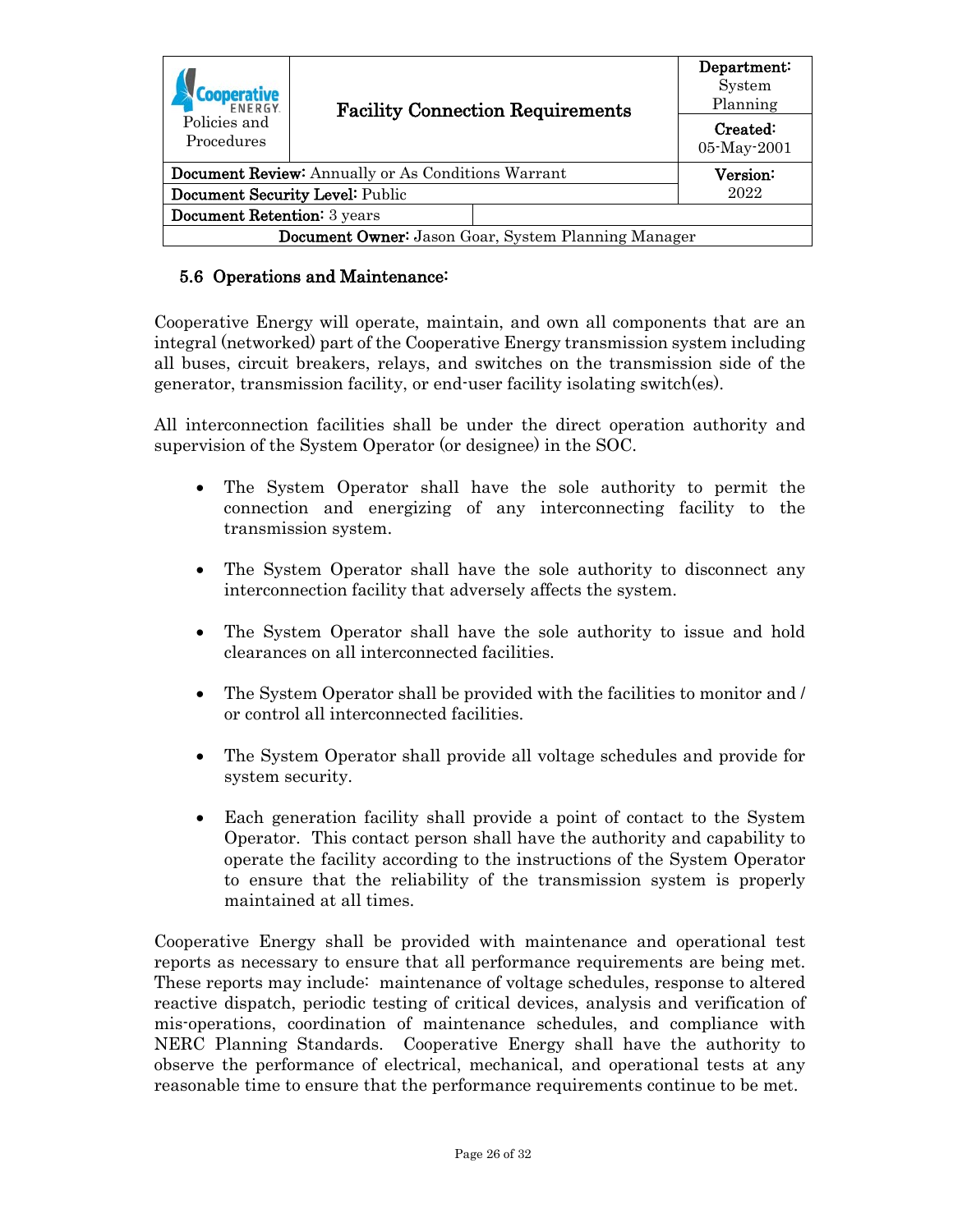| <b>FNFRGY</b>                                              | <b>Facility Connection Requirements</b> |                         | Department:<br>System<br>Planning |
|------------------------------------------------------------|-----------------------------------------|-------------------------|-----------------------------------|
| Policies and<br>Procedures                                 |                                         | Created:<br>05-May-2001 |                                   |
|                                                            |                                         |                         |                                   |
| <b>Document Review:</b> Annually or As Conditions Warrant  |                                         | Version:                |                                   |
| Document Security Level: Public                            |                                         | 2022                    |                                   |
| Document Retention: 3 years                                |                                         |                         |                                   |
| <b>Document Owner:</b> Jason Goar, System Planning Manager |                                         |                         |                                   |

### <span id="page-26-0"></span>5.7 Power Quality Requirements:

Transient voltage fluctuations at a point of common coupling (PCC) with a fluctuating load directly connected to the system shall not exceed the following:

- 1. At 161kV and above, transient voltage fluctuations consisting of step changes (including motor starts) shall not exceed a 1.0 percent voltage excursion at the PCC.
- 2. At 69kV, transient voltage fluctuations consisting of step changes (including motor starts) shall not exceed a 2.0 percent voltage excursion at the PCC.
- 3. A measure of visual severity of flicker shall be determined from measurements conducted at a consumer's premise who has complained of flicker or equivalent over a 10 minute period. The measured results shall be compared against Figure 10.3 of IEEE Standard 519-1992 to determine whether the measurements exceed the "Border Lines of Irritation" on the figure.

The maximum total level of harmonic distortion on the system from all sources (under both planned outages and fault outage conditions) shall not exceed the following:

- 1. At 230 kV and 161 kV, a total harmonic distortion of 1.5 percent with no individual harmonic greater than 1.0 percent.
- 2. At 115kV and below, a total harmonic distortion of 2.5 percent with no individual harmonic greater than 1.5 percent.

Note that, if service is taken in the Entergy Mississippi, LLC (EML) or Mississippi Power Company (MPCo) control areas, standards for the above and other power quality issues will be controlled by standards of EML or MPCo.

The connection of a generator, transmission facility, or end-user load to the Cooperative Energy transmission system should not unacceptably compromise or degrade the power quality of existing customers.

The installation of power quality monitoring equipment may be required to verify facility owner/operator compliance with power quality performance requirements. If required, this power quality monitoring equipment shall be provided by the facility owner.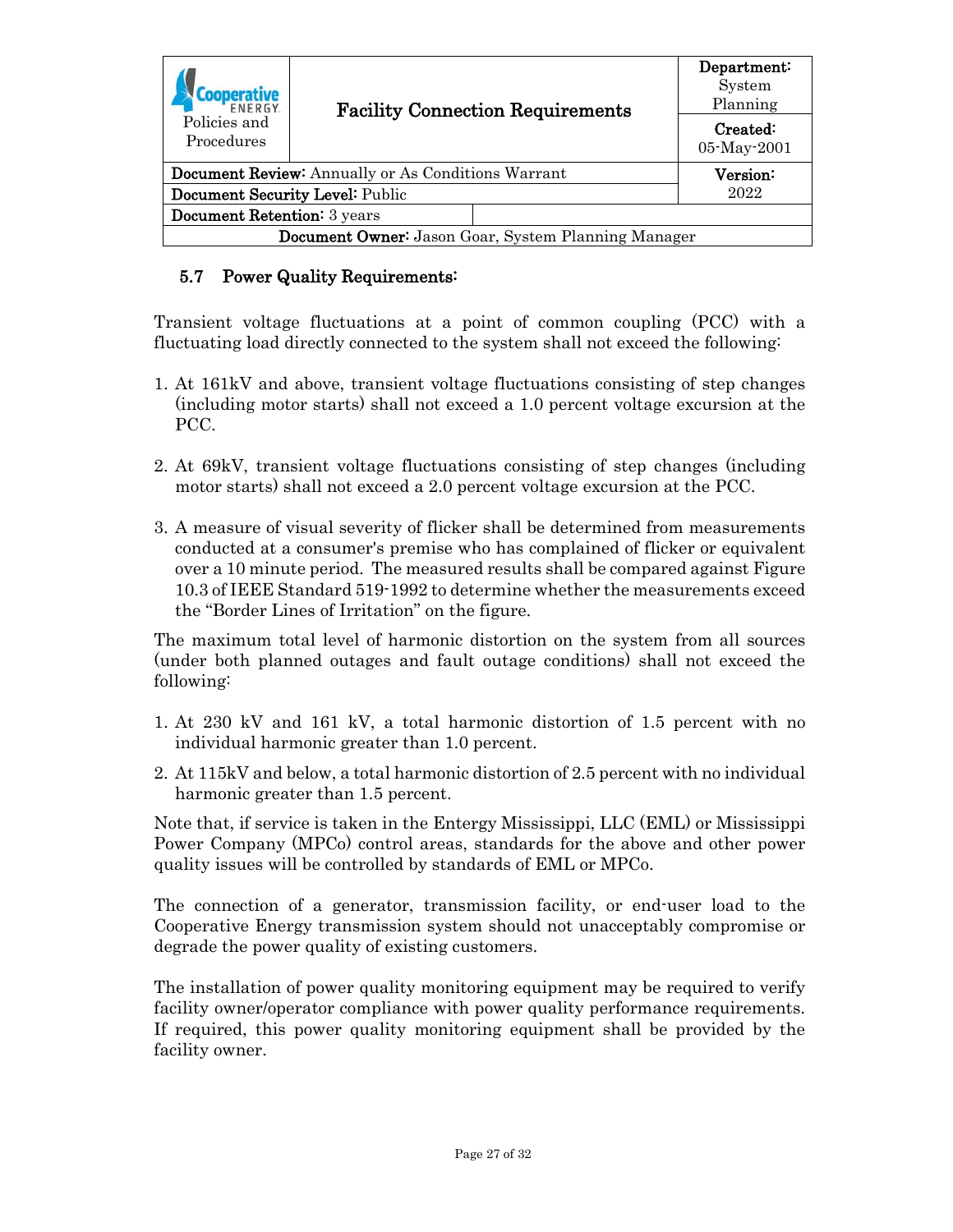| <b>FNFRGY</b>                                             | <b>Facility Connection Requirements</b> |          | Department:<br>System<br>Planning |
|-----------------------------------------------------------|-----------------------------------------|----------|-----------------------------------|
| Policies and<br>Procedures                                |                                         |          | Created:<br>05-May-2001           |
|                                                           |                                         |          |                                   |
| <b>Document Review:</b> Annually or As Conditions Warrant |                                         | Version: |                                   |
| Document Security Level: Public                           |                                         | 2022     |                                   |
| Document Retention: 3 years                               |                                         |          |                                   |
| Document Owner: Jason Goar, System Planning Manager       |                                         |          |                                   |

Any harmonic mitigation measures implemented to meet the Current Distortion Limits shall be the sole responsibility of the interconnecting facility. Any reactive power compensation devices utilized to mitigate harmonics should only be installed upon authorization from Cooperative Energy.

#### <span id="page-27-0"></span>5.8 Inspection Requirements:

Existing facility and pre-operational inspection and approval by Cooperative Energy is required. Also included are on-site visits to review operating and maintenance data and the associated documentation as required by NERC Planning Standards and reported by the transmission supplier. Reporting requirements shall be specified as applicable to each connection. Cooperative Energy may impose any additional requirements or testing as necessary following inspections. Final inspection and approval by Cooperative Energy shall be required prior to commercial operation of the new facility.

The facility owner/operator must grant Cooperative Energy the required right of access to the facility for the purposes of conducting inspections, observing tests, and auditing records as required by NERC standards and established reporting procedures.

#### <span id="page-27-1"></span>5.9 Provisions for Future Changes:

The owner of the generator or transmission facility or the end-user shall notify Cooperative Energy in advance of implementing any changes in its facilities that may impact the reliability of the system or of the particular facility. This notification shall be given in a timely manner so that an appropriate review of the reliability impact on the interconnected transmission system and the associated design process can be completed. Cooperative Energy shall notify the owner of the generator or transmission facility or the end-user in advance of implementing any changes in its facilities that may impact the reliability of the system or of the particular facility. Such changes shall include, but are not limited to, changes in the Operating Agreement, Maintenance Coordination, fault duty capabilities, protective relay requirements, transformer tap changes, power factor/reactive corrective measures, equipment change-out or uprating, etc. In order to initiate these change, notice must be mailed to the attention of the President/CEO (or other party as designated in the Operating Agreement), Cooperative Energy, PO Box 15849, Hattiesburg, MS 39404.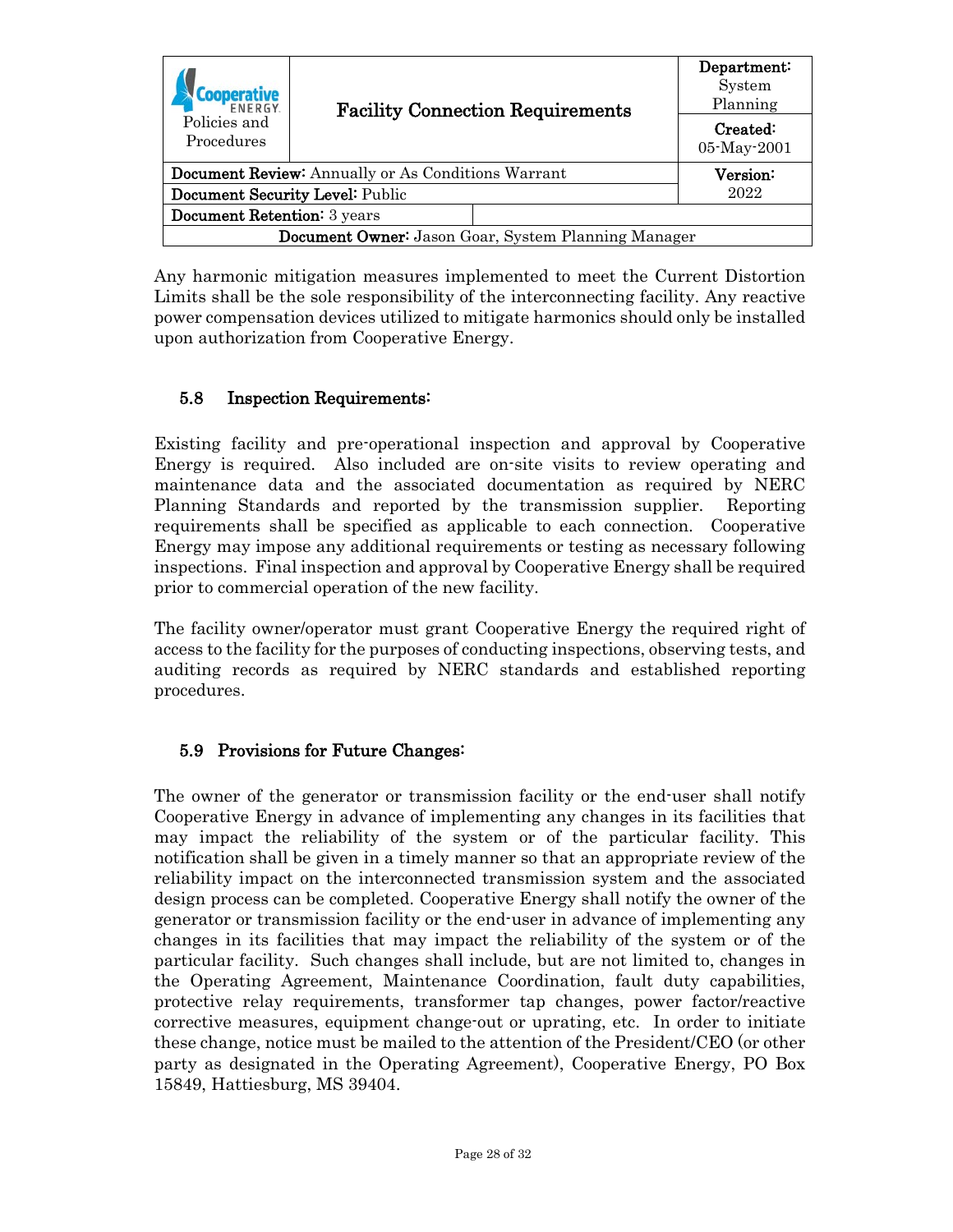| <b>FNFRGY</b><br>Policies and<br>Procedures                | <b>Facility Connection Requirements</b> | Department:<br>System<br>Planning |  |  |
|------------------------------------------------------------|-----------------------------------------|-----------------------------------|--|--|
|                                                            |                                         | Created:<br>05-May-2001           |  |  |
| <b>Document Review:</b> Annually or As Conditions Warrant  |                                         | Version:                          |  |  |
| Document Security Level: Public                            |                                         | 2022                              |  |  |
| <b>Document Retention:</b> 3 years                         |                                         |                                   |  |  |
| <b>Document Owner:</b> Jason Goar, System Planning Manager |                                         |                                   |  |  |

Cooperative Energy will notify the customer of changes in Facility Connection Requirements. Notification will be made in writing to the appropriate contact specified in the Operating Agreement.

#### Operating Agreement Template

As required in the NERC Compliance Document I.C.S1.M1, Cooperative Energy will develop an Operating Agreement with each entity seeking to use Cooperative Energy's transmission. What follows is a template for internal use. Each item addressed may not be used in all Operating Agreements.

**Voltage Schedule:** The voltage schedule is public information and is located on Cooperative Energy's website. Voltages are maintained within a specified range of the stated voltage and are controlled through operation of tap changers on transformers, operation of capacitor banks and var support from generating units. To provide proper system voltage Cooperative Energy System Operations Center (SOC) personnel adjust transformer load tap changers, switch capacitor banks in and out and dictate verbally to the generating plant operators the var support required of the generating units.

GENERATION PROVIDER will be expected to maintain bus voltage between 95% and 105% of 13.8 KV on the bus on the low side of the transformer at the MEMBER OWNED substation serving the GENERATION PROVIDER. When GENERATION PROVIDER is selling power onto the grid this voltage level must be maintained within the stated range and GENERATION PROVIDER will be required to provide var support as well. The magnitude of the var support will be dictated verbally by Cooperative Energy's SOC personnel. GENERATION PROVIDER may be required to "push out" vars or "take in" vars, depending on conditions on the interconnected transmission system.

To aid Cooperative Energy SOC personnel in knowing the limits of the var support available from the customer generating units, GENERATION PROVIDER must provide capability curves on the units plus any other generator/excitation system design restrictions to the curves.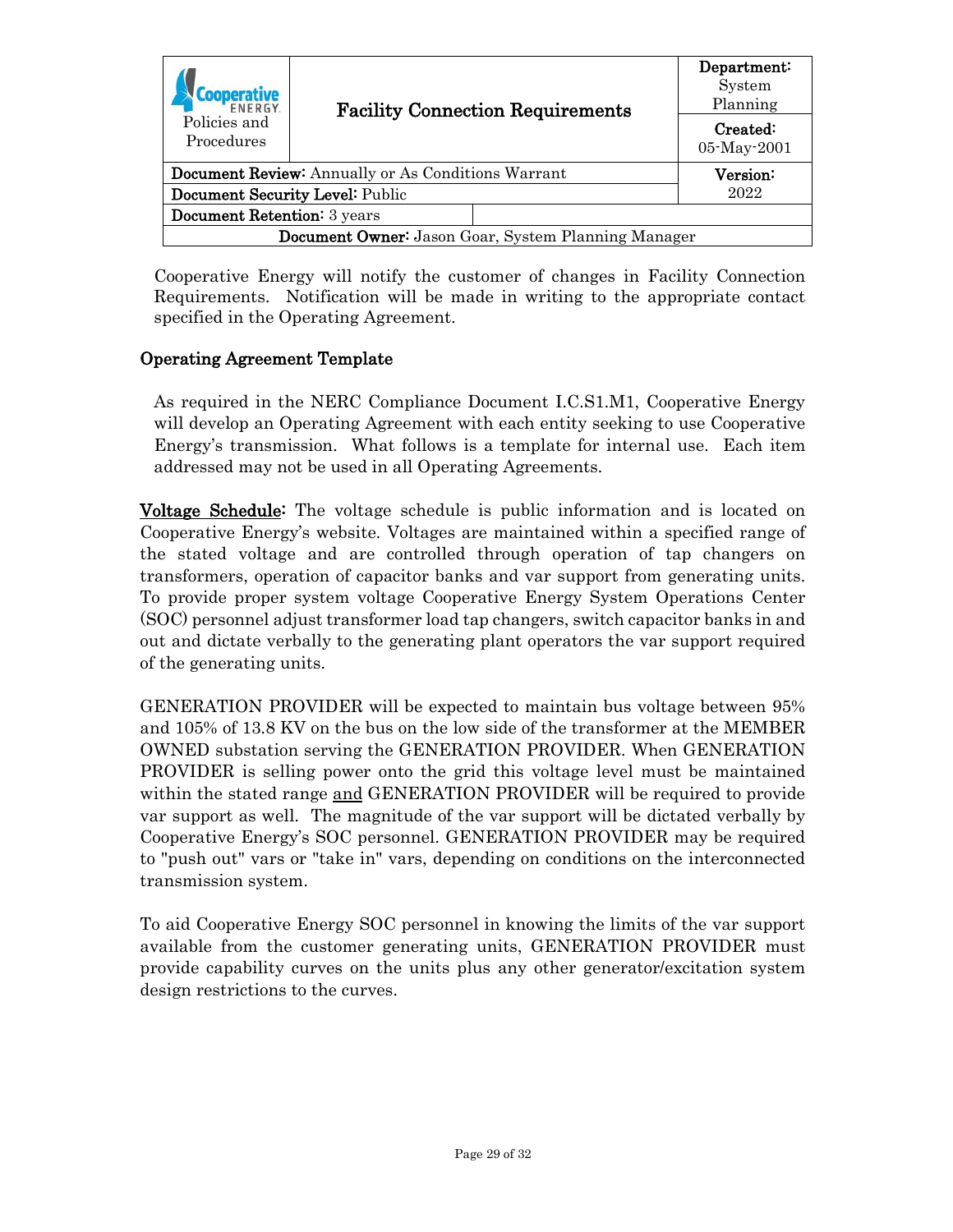| Policies and<br>Procedures                                | <b>Facility Connection Requirements</b> | Department:<br>System<br>Planning |                         |  |
|-----------------------------------------------------------|-----------------------------------------|-----------------------------------|-------------------------|--|
|                                                           |                                         |                                   | Created:<br>05-May-2001 |  |
| <b>Document Review:</b> Annually or As Conditions Warrant |                                         | $\rm Version$                     |                         |  |
| Document Security Level: Public                           |                                         | 2022                              |                         |  |
| Document Retention: 3 years                               |                                         |                                   |                         |  |
| Document Owner: Jason Goar, System Planning Manager       |                                         |                                   |                         |  |

Power Factor Control is addressed in the above voltage schedule. Other requirements similar to the table below can be incorporated.

| Between 1.00 and 1.02 pu | Between 0.98 lead and 0.98 lag                             |  |  |  |
|--------------------------|------------------------------------------------------------|--|--|--|
| Less than $1.00$         | 0.98 lead or less (supply VARS to<br>Cooperative Energy)   |  |  |  |
| More than 1.02           | 0.98 lag or less (take VARS<br>from<br>Cooperative Energy) |  |  |  |

**Maintenance Coordination:** Cooperative Energy will define required maintenance intervals and reports required on a site-specific basis. Written reports documenting the dates and test results are required. Use the following guidelines:

- Circuit breakers five year maximum interval between complete internal maintenance/inspection;
- Infra-Red Inspection of customer owned equipment that is located inside of the fence which also contains the interconnection point – Two year maximum interval;
- For customer owned transformers, DGA samples of the transformer oil and detailed analysis by a certified lab is required at least every two years.
- Cooperative Energy reserves the right to inspect customer's electrical interconnection facilities at any time. Transformers/Load Tap Changers - three year maximum interval between complete internal maintenance/inspection.
- Substation Battery Systems four year maximum interval between load tests and two year maximum interval between cleanings.
- System Protection and Controls three year maximum interval between calibrations.
- RTU's  $\cdot$  one year maximum interval between point-to-point checkout; continuous performance monitoring (excessive no replies, etc.) to be performed.
- SOC Voice Communication primary system (telephone, etc.) and backup system (satellite phone, cell phone, etc.) to be verified monthly.
- Metering/Telemetering  $\cdot$  one year maximum interval between calibrations.

#### Other Items:

- Access rights and limitations (including hold harmless clause) to premises owned and/or operated by the other party will be defined in the Operating Agreement.
- Governing Law The validity, interpretation and performance of this Operating Agreement and each of its provisions shall be governed by the laws of the State of Mississippi.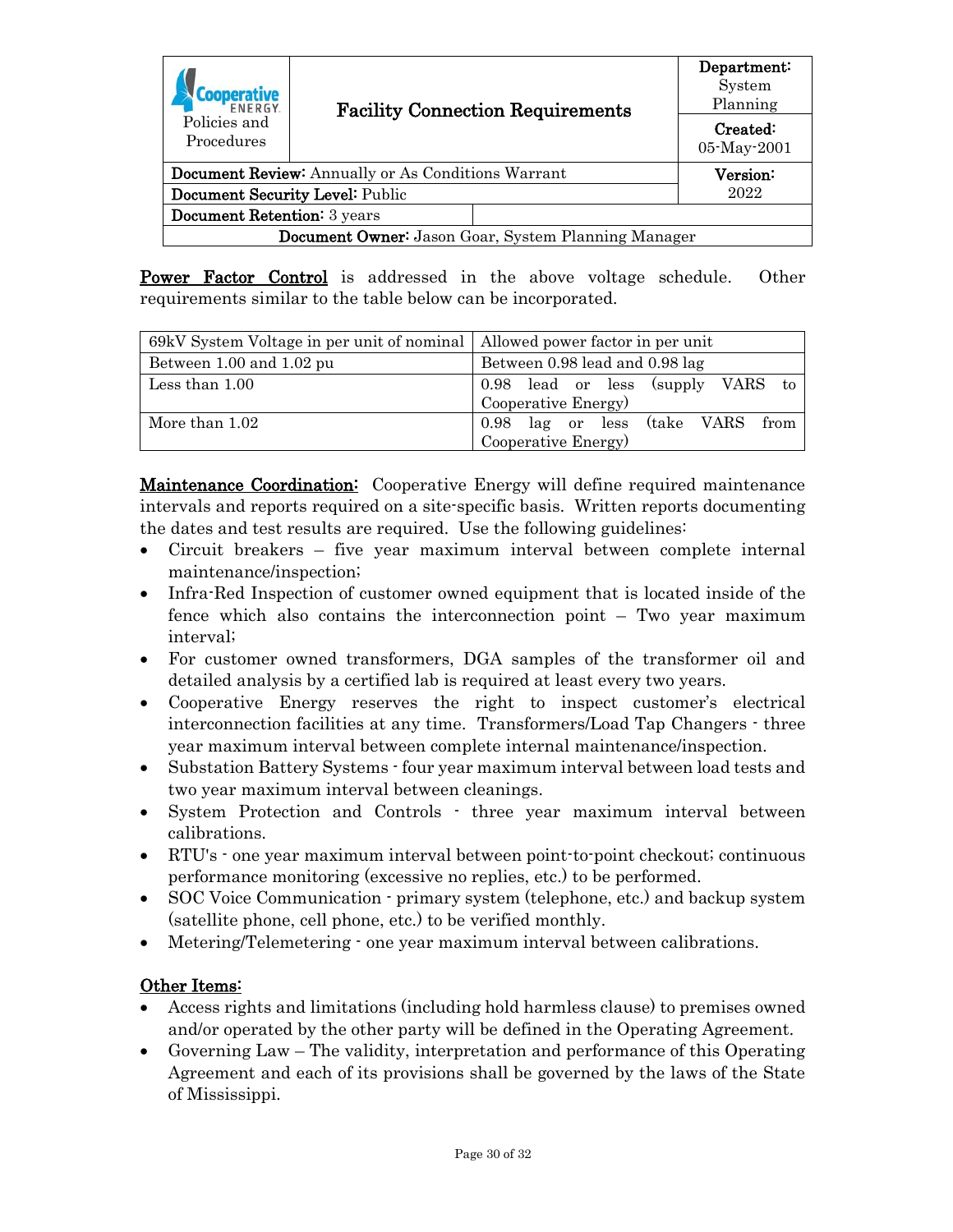| <b>FNFRGY</b><br>Policies and<br>Procedures                | <b>Facility Connection Requirements</b> | Department:<br>System<br>Planning |                         |  |
|------------------------------------------------------------|-----------------------------------------|-----------------------------------|-------------------------|--|
|                                                            |                                         |                                   | Created:<br>05-May-2001 |  |
| <b>Document Review:</b> Annually or As Conditions Warrant  |                                         | Version:                          |                         |  |
| Document Security Level: Public                            |                                         | 2022                              |                         |  |
| <b>Document Retention:</b> 3 years                         |                                         |                                   |                         |  |
| <b>Document Owner:</b> Jason Goar, System Planning Manager |                                         |                                   |                         |  |

- Notice Any notice, request, consent or other communication permitted or required by this Operating Agreement shall be in writing and shall be deemed given when deposited in the United States mail, Certified Mail prepaid, and if given to Cooperative Energy shall be addressed to: President/CEO, Cooperative Energy, PO Box 15849, Hattiesburg, MS 39402-5849 unless an officer or address shall have been designated by the respective party by notice in writing.
- Amendments This Operating Agreement may be amended by and only by a written instrument duly executed by each of the parties hereto.
- Successors and Assigns; Assignment This Operating Agreement shall inure to the benefit of and be binding upon CUSTOMER and Cooperative Energy and their respective successors and assigns, and insofar as is permitted by law, on any receiver or trustee in bankruptcy, reorganization or receivership of either party. Nothing in this Operating Agreement, expressed or implied, is intended to confer upon any other person any rights or remedies hereunder. Neither party may assign its interest in the Operating Agreement without the express written consent of the other party.
- Force Majeure Neither party shall be in default in performance of any obligation or duty hereunder if such failure of performance is due to Force Majeure.
- Coordination Committee. The Coordination Committee shall be responsible for the administration of the Agreement in accordance with its terms.
- Responsibility and Indemnification Each party hereto expressly agrees to indemnify and save harmless and defend the other against all claims, demands, costs, or expense for loss, damage, or injury to persons, or property, in any manner directly or indirectly growing out of the generation, transmission, or use of electric capacity and energy on its own side of the delivery point except where the damage or injury is due solely to the negligence of the other party.
- Regulation The parties recognize this Agreement is required to be filed with certain regulatory agencies and is subject to their approval. It is understood and agreed by the parties hereto that no part of this Agreement shall become effective without all parts being effective.
- Other items to be included: term, contract year, billings and payments, waivers, and insurance.